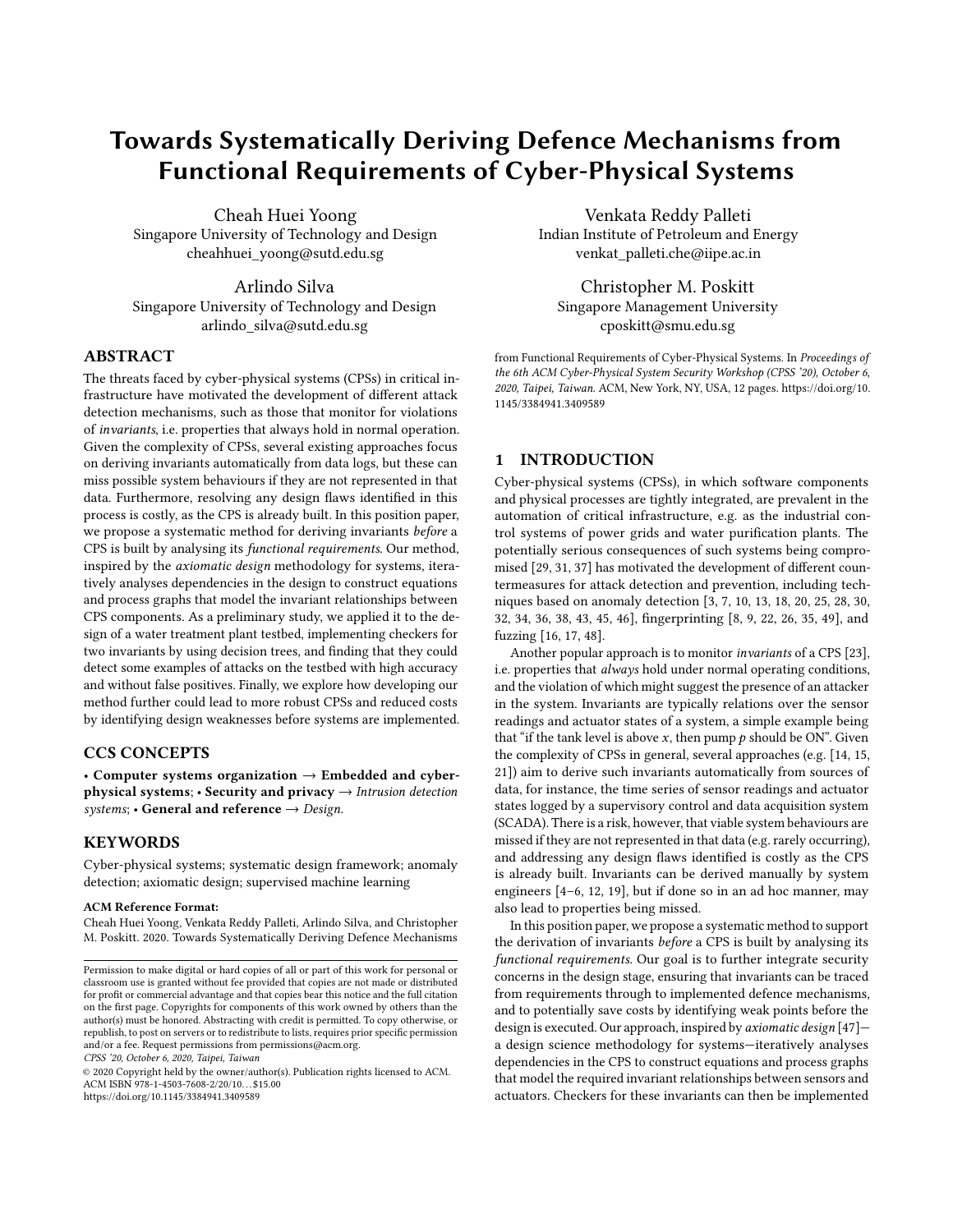using techniques such as decision trees, and when deployed with the built CPS, can monitor its data for any violations of the properties.

To evaluate the viability of our proposals, we applied our method to the design of Secure Water Treatment (SWaT) [\[2,](#page-9-20) [40\]](#page-10-17), a scaleddown version of a real-world water purification plant. SWaT is a complex multi-stage CPS involving physical and chemical processes such as ultrafiltration, de-chlorination, and reverse osmosis. We used our method to decompose eight high-level functional requirements into 44 concrete ones, tracing dependencies down to specific sensors and actuators. We illustrate how this information can be used to construct invariants, represented either as equations or process graphs. Finally, as a preliminary study, we implemented checkers for two of the invariants by training supervised machine learning (ML) models (i.e. decision trees) on equation inputs/outputs, finding that they could detect relevant attacks in both a dataset and on the real testbed with high levels of accuracy and without false positives.

Summary of Contributions. We propose a method for systematically deriving invariants from the functional requirements of a CPS. Through a preliminary study on a real-world critical infrastructure testbed, we demonstrate the feasibility of constructing effective invariant-based checkers for CPSs that can be traced all the way back to the system's requirements. Furthermore, our study demonstrates the potential of a cross-disciplinary approach that utilises methodologies from design science (i.e. axiomatic design) to structure and analyse the dependencies present in critical infrastructure.

This work extends the initial ideas of Palleti et al. [\[44\]](#page-10-18), who explored how axiomatic design could help analyse the requirements of a water distribution network. We go further by applying it to a water purification plant and deriving invariant-based checkers that can be used for its defence.

Organisation. The rest of the paper is organised as follows. Section [2](#page-1-0) briefly describes the SWaT architecture, as well as the axiomatic design theory our method is inspired by. Next, our systematic design framework is presented in Section [3.](#page-2-0) Section [4](#page-8-0) discusses the effectiveness of our invariant checkers in a preliminary study. Finally, Section [5](#page-9-21) concludes this paper.

# <span id="page-1-0"></span>2 BACKGROUND

In this section, we present an overview of the water purification plant that forms the case study of this position paper. Following this, we discuss the axiomatic design theory that our proposed approach is based on.

# 2.1 SWaT Testbed

The Secure Water Treatment (SWaT) testbed [\[2,](#page-9-20) [40\]](#page-10-17) is a scaleddown version of a modern water purification plant, intended for supporting research into cyber-security solutions for critical infrastructure. SWaT is able to produce up to five gallons of safe drinking water per minute across six distinct co-operating stages (Figure [1\)](#page-2-1) involving chemical processes like ultrafiltration, de-chlorination, and reverse osmosis. Each stage is controlled by a Programmable Logic Controller (PLC), which communicates with sensors and actuators through a field-bus network, and with each other through a

24-port Ethernet switch. A SCADA workstation connects a humanmachine interface to all of the PLCs, facilitating monitoring and control of the plant by human operators. The physical state of SWaT, as observed by the sensors, is recorded by a historian server at prespecified intervals. A SWaT dataset is available, consisting of all the data recorded by this server over a period of several days, including a few during which the testbed was subjected to attacks [\[1,](#page-9-22) [24\]](#page-9-23).

An overview of the six sub-processes of SWaT is given in Figure [1.](#page-2-1) A number of the testbed's 68 sensors and actuators are depicted, with sensors including Flow Indicator Transmitters (FITs), Analyzer Indicator Transmitters (AITs), and Level Indicator Transmitters (LITs). Actuators include Motorised Valves (MVs) for controlling the inflow of water into tanks, and Pumps (Ps) for pumping it out.

Stage One. At the bottom of raw water tank T-101, a motorised valve (MV-101) is opened to allow raw water to flow in. An electromagnetic flow transmitter (FIT-101) reads the flow rate of this water, and sends it to the PLC. Pump P-101 transfers water from T-101 to the ultrafiltration feed water tank T-301 in stage three, passing through the chemical dosing of stage two. The operation of P-101 is interlocked to the level indicator transmitter (LIT-301) in tank T-301.

Stage Two. Chemical dosing is applied in this stage. The chemical properties of the incoming raw water are measured using analyser indicator transmitters AIT-201, AIT-202, and AIT-203. This information is used by the PLC to control pumps P-201, P-202, and P-203, adjusting the dosing and thus the water's chemical properties before it enters stage three.

Stage Three. Ultrafiltration (UF) is performed in this stage. Raw water, after being dosed with chemicals in stage two, is fed into an UF unit. The operation of P-301 is interlocked with the level indicator transmitter LIT-401 for the reverse osmosis (RO) feed water tank (T-401) in stage four. Thus, P-301 is stopped when the water level in T-401 is high, and P-301 is turned on and MV-302 opened when the water level in tank T-401 reaches the low marker. Flow meter FIT-301 measures the incoming flow rate to the UF unit. The differential pressure indicator transmitter (DPIT) continuously monitors the difference in inlet pressure and outlet pressure. If the UF membranes are clogged, the DPIT triggers an alarm and a backwash sequence begins in stage six. AIT-301, AIT-302, and AIT-303 measure and transmit (to the PLC) various chemical parameters of the water entering the UF feed water tank T-301.

Stage Four. De-chlorination is performed in this stage: any free chlorine in the water coming out of the UF unit is removed using a combination of an ultraviolet de-chlorinator and sodium bisulphate. P-401 is started when T-401 reaches the high marker, moving water through the de-chlorinator unit. The hardness analyser (AIT-401) monitors and indicates the level of hardness to avoid scaling within the RO system.

Stage Five. Reverse osmosis (RO) is applied in stage five. The RO system is designed to provide bulk reduction of inorganic impurities. The RO permeate stream is channeled to the RO permeate tank (T-601) when MV-501 is opened. Before reaching the tank, the RO permeate conductivity analyser (AIT-504) analyses water conductivity, and if above the threshold, water is diverted to a reject tank T-602 by opening valve MV-503. The rejected water is used to clean the UF membranes in the backwash process. RO permeate pump P-601 recycles water from T-601 back to T-101.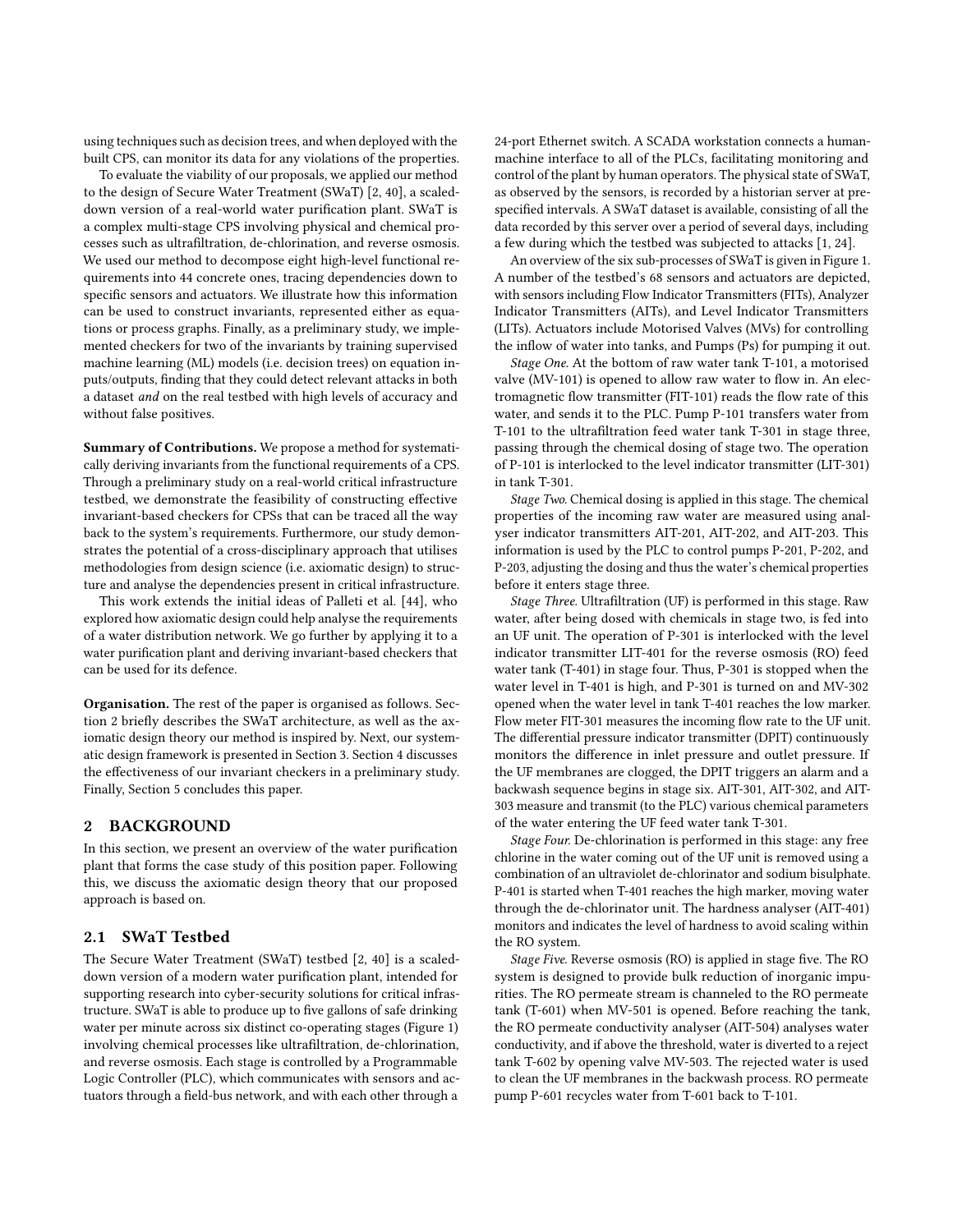<span id="page-2-1"></span>

Figure 1: The sub-processes of SWaT

Stage Six. Finally, stage six consists of a backwash process. UF membranes need cleaning to remove solid particles. This cleaning is achieved through the backwash process, which is programmed to start every 30 minutes. It is also started when the pressure drop across the membrane goes above a pre-set threshold. The rejected RO water from tank T-602 is moved through the UF unit by starting pump P-602.

## 2.2 Axiomatic Design Theory

Axiomatic design is a systems design methodology, developed by Nam Pyo Suh [\[47\]](#page-10-16), that uses matrix methods to systematically analyse the transformation of customer needs into functional requirements, design parameters, and process variables. The objective of the theory is to create a scientific base for the design process by building upon a suite of fundamental theories from logic and rationale thinking. Researchers have applied this theory in areas such as manufacturing [\[41,](#page-10-19) [50\]](#page-10-20) and software development [\[33,](#page-10-21) [42\]](#page-10-22).

In axiomatic design, functional requirements (FRs) express what we want to achieve, i.e. the specific behaviours we want from the design. Design parameters (DPs) are elements of the physical design that are chosen to realise the FRs. Finally, process variables (PVs) are elements of the process design controlling the DPs (e.g. continuous or discrete values characterising the process). Matrix methods are used by the designer to map FRs to DPs in the physical domain. For example, suppose that the top-level of a design involved two FRs and two DPs. These can then be related using the following matrix:

$$
\begin{bmatrix} FR_1 \ FR_2 \end{bmatrix} = \begin{bmatrix} b_{11} & b_{12} \\ b_{21} & b_{22} \end{bmatrix} \begin{bmatrix} DP_1 \\ DP_2 \end{bmatrix}
$$

The square matrix is a binary (or Boolean) matrix, indicating the coupling between FRs and DPs. After identifying the couplings at a high level (e.g. where one DP might represent all pumps), the designer would decompose the FRs and DPs further (e.g. with one DP representing exactly one of the pumps) until achieving a finegrained set of dependencies in the design. The decomposed matrices can then be subjected to analyses to assess and mitigate the effects of coupling.

In our work (Section [3\)](#page-2-0), axiomatic design is not used to design a CPS from the ground-up, but rather, its principles are applied to an existing design to support the derivation of invariants based on the dependencies it implies, and to help assess where weak points might exist (e.g. due to certain couplings). In SWaT, DPs will correspond to components such as tank level sensors and motorised valves, each of which can function within specific values of PVs. This paves the way for a simple and high-level of analysis to establish the relations between DPs that represent normal CPS behaviour. These relations are then taken as our invariants.

## <span id="page-2-0"></span>3 DESIGN FRAMEWORK

Our proposed systematic design approach consists of three parts: an axiomatic design analysis, the construction of mathematical equations over DPs, and the construction of process graphs, i.e. directed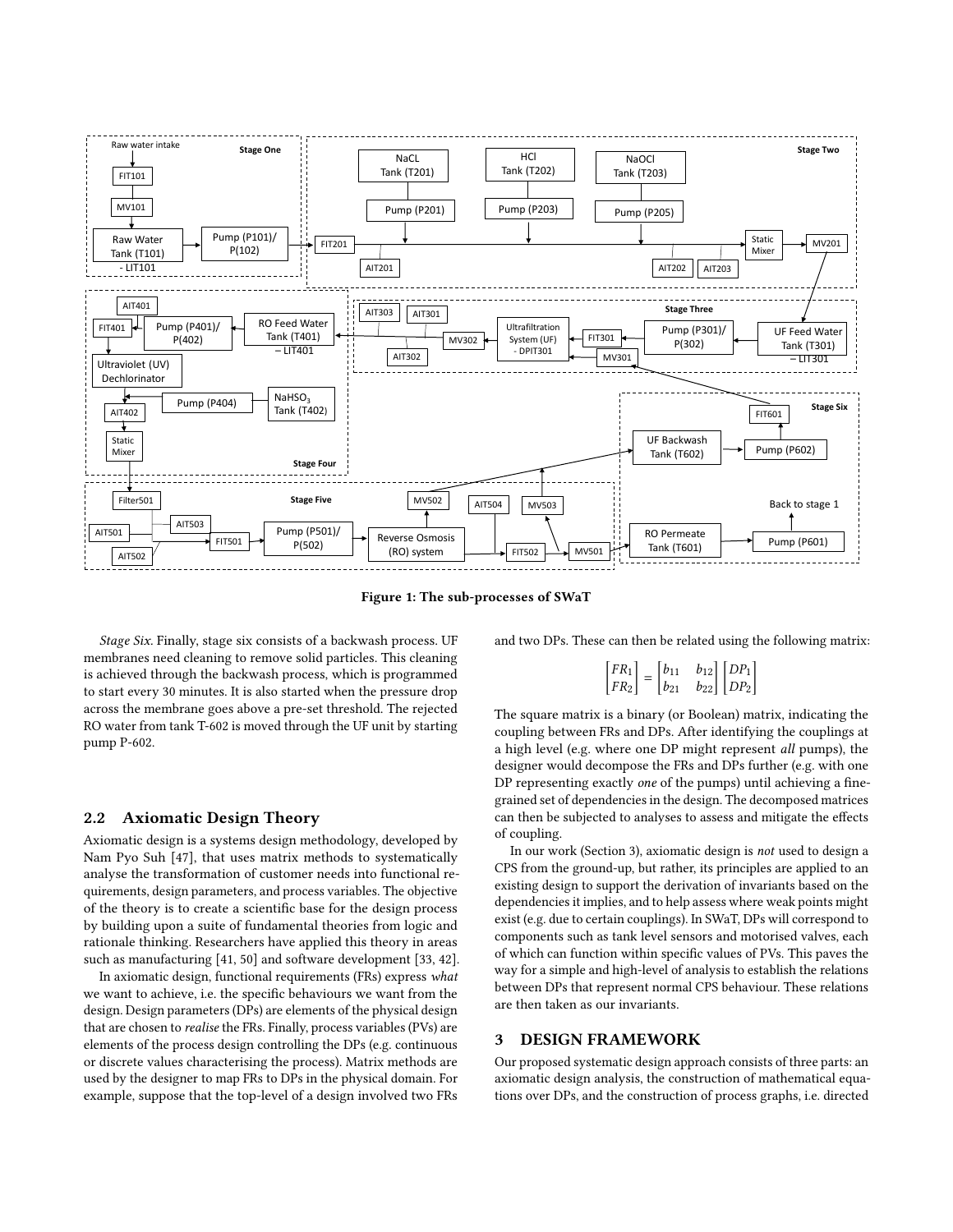<span id="page-3-0"></span>

Figure 2: Overview of our proposed method

acyclic graphs (DAGs) over physical states and conditions. These equations and DAGs characterise invariant relationships between the DPs, and their input/output relations are fed into supervised ML algorithms to learn classifiers that can be used to detect attacks. Figure [2](#page-3-0) summarises the relationship between these steps.

The workflow begins by transforming the customer's needs (e.g. build a six-stage water treatment plant) into a list of high-level FRs (e.g. track water level of tanks) with some associated high-level DPs (e.g. sensing mechanisms) and PVs (e.g. value ranges). These are systematically and iteratively decomposed into fine-grained FRs, with particular sensors/actuators as DPs, as guided by the axiomatic design theory. At this stage, the dependencies between particular DPs are transformed into invariants, i.e. mathematical equations over the DP states (e.g. "if  $DP_1$  is on and  $DP_2$  is low then the system is anomalous"). The design engineers determine which combination of DP states are normal/anomalous, optionally using DAGs with states and conditions to guide their reasoning about paths through the system. Supervised ML algorithms are then trained on the input/output relations of these equations or paths, resulting in classifiers that detect when sensor and actuator data is violating the underlying invariants.

The classifiers, and the invariants underlying them, embody key characteristics of the design as identified by the engineer through a systematic method. We envisage that this has the potential to complement defence mechanisms based on black-box approaches (e.g. [\[15\]](#page-9-14)), where invariant relationships are based only on observable data after the system has been implemented, and which might not reflect all invariants implied by the design. Furthermore, as our invariants are constructed at the design stage, it may be possible to involve them in early simulations of the processes, and to iteratively modify the system design before it is implemented (Figure [2\)](#page-3-0) if any weak points are identified.

<span id="page-3-1"></span>

| FR <sub>1</sub>                                                                                                              |     | Χ                                                          | $\boldsymbol{0}$                                                                                   | $\mathbf{0}$                                                                                                           | $\mathbf{0}$                                                                                        | $\mathbf{0}$                                                                                           | $\mathbf{0}$                                                                                     | $\mathbf{0}$                                                                                                                        | $\boldsymbol{0}$                                                                                            | DP1                                                                                      |     |
|------------------------------------------------------------------------------------------------------------------------------|-----|------------------------------------------------------------|----------------------------------------------------------------------------------------------------|------------------------------------------------------------------------------------------------------------------------|-----------------------------------------------------------------------------------------------------|--------------------------------------------------------------------------------------------------------|--------------------------------------------------------------------------------------------------|-------------------------------------------------------------------------------------------------------------------------------------|-------------------------------------------------------------------------------------------------------------|------------------------------------------------------------------------------------------|-----|
| FR <sub>2</sub>                                                                                                              |     | $\mathbf{0}$                                               | Χ                                                                                                  | $\mathbf{0}$                                                                                                           | $\mathbf{0}$                                                                                        | $\mathbf{0}$                                                                                           | $\mathbf{0}$                                                                                     | $\theta$                                                                                                                            | $\mathbf{0}$                                                                                                | DP2                                                                                      |     |
| FR <sub>3</sub>                                                                                                              |     | $\mathbf{0}$                                               | $\boldsymbol{0}$                                                                                   | Χ                                                                                                                      | $\mathbf{0}$                                                                                        | $\theta$                                                                                               | $\mathbf{0}$                                                                                     | $\mathbf{0}$                                                                                                                        | $\boldsymbol{0}$                                                                                            | DP3                                                                                      |     |
| FR4                                                                                                                          |     | $\mathbf{0}$                                               | $\theta$                                                                                           | $\mathbf{0}$                                                                                                           | Χ                                                                                                   | $\theta$                                                                                               | $\mathbf{0}$                                                                                     | $\theta$                                                                                                                            | $\boldsymbol{0}$                                                                                            | DP4                                                                                      |     |
| FR <sub>5</sub>                                                                                                              | $=$ | $\boldsymbol{0}$                                           | $\mathbf{0}$                                                                                       | $\mathbf{0}$                                                                                                           | $\mathbf{0}$                                                                                        | Χ                                                                                                      | $\boldsymbol{0}$                                                                                 | $\mathbf{0}$                                                                                                                        | $\boldsymbol{0}$                                                                                            | DP5                                                                                      | (1) |
| FR <sub>6</sub>                                                                                                              |     | $\mathbf{0}$                                               | $\mathbf{0}$                                                                                       | $\mathbf{0}$                                                                                                           | $\mathbf{0}$                                                                                        | $\mathbf{0}$                                                                                           | Χ                                                                                                | $\mathbf{0}$                                                                                                                        | $\mathbf{0}$                                                                                                | DP <sub>6</sub>                                                                          |     |
| FR7                                                                                                                          |     | $\boldsymbol{0}$                                           | $\mathbf{0}$                                                                                       | $\mathbf{0}$                                                                                                           | $\mathbf{0}$                                                                                        | $\mathbf{0}$                                                                                           | $\mathbf{0}$                                                                                     | X                                                                                                                                   | $\boldsymbol{0}$                                                                                            | DP7                                                                                      |     |
| FR8                                                                                                                          |     | $\mathbf{0}$                                               | $\mathbf{0}$                                                                                       | $\mathbf{0}$                                                                                                           | $\mathbf{0}$                                                                                        | $\mathbf{0}$                                                                                           | $\boldsymbol{0}$                                                                                 | $\mathbf{0}$                                                                                                                        | Χ                                                                                                           | DP8                                                                                      |     |
| FR <sub>1</sub><br>FR <sub>2</sub><br>FR <sub>3</sub><br>FR4<br>FR <sub>5</sub><br>FR <sub>6</sub><br>FR7<br>FR <sub>8</sub> | $=$ | Χ<br>y<br>y<br>y<br>$\mathbf{0}$<br>y<br>y<br>$\mathbf{0}$ | $\boldsymbol{y}$<br>Χ<br>$\boldsymbol{y}$<br>$\theta$<br>$\theta$<br>$\theta$<br>y<br>$\mathbf{0}$ | y<br>$\boldsymbol{y}$<br>Χ<br>$\mathbf{0}$<br>$\boldsymbol{0}$<br>$\mathbf{0}$<br>$\boldsymbol{y}$<br>$\boldsymbol{0}$ | y<br>$\mathbf{0}$<br>0<br>Χ<br>$\boldsymbol{y}$<br>$\mathbf{0}$<br>$\mathbf{0}$<br>$\boldsymbol{0}$ | $\mathbf{0}$<br>$\mathbf{0}$<br>$\theta$<br>$\boldsymbol{y}$<br>Χ<br>$\mathbf{0}$<br>$\mathbf{0}$<br>y | y<br>0<br>0<br>$\boldsymbol{0}$<br>$\boldsymbol{0}$<br>Χ<br>$\boldsymbol{y}$<br>$\boldsymbol{0}$ | $\boldsymbol{y}$<br>$\boldsymbol{y}$<br>$\overline{y}$<br>$\mathbf{0}$<br>$\mathbf{0}$<br>$\boldsymbol{y}$<br>X<br>$\boldsymbol{0}$ | 0<br>$\mathbf{0}$<br>$\boldsymbol{0}$<br>$\boldsymbol{0}$<br>y<br>$\boldsymbol{0}$<br>$\boldsymbol{0}$<br>Χ | DP1<br>DP2<br>DP3<br>DP4<br>DP <sub>5</sub><br>DP <sub>6</sub><br>DP7<br>DP <sub>8</sub> | (2) |

<span id="page-3-2"></span>For the rest of this paper, we use the SWaT water purification testbed as a worked example to show how the steps of our approach are applied, and how invariant-based classifiers can be derived.

# 3.1 Axiomatic Design Process

Based on the requirements of SWaT, a top-level decomposition and design are given in Table [1.](#page-4-0) By the axiomatic design principles, this first level should be a functionally uncoupled design guaranteeing that each DP satisfies exactly one FR. This is reflected by the matrix of Equation [\(1\)](#page-3-1), a diagonal matrix in which each FR is related only to its given DP from Table [1.](#page-4-0)

Next, the engineer analyses the DPs against the FRs and updates the corresponding Boolean value of the matrix if there is an information state coupling between them. This type of coupling differs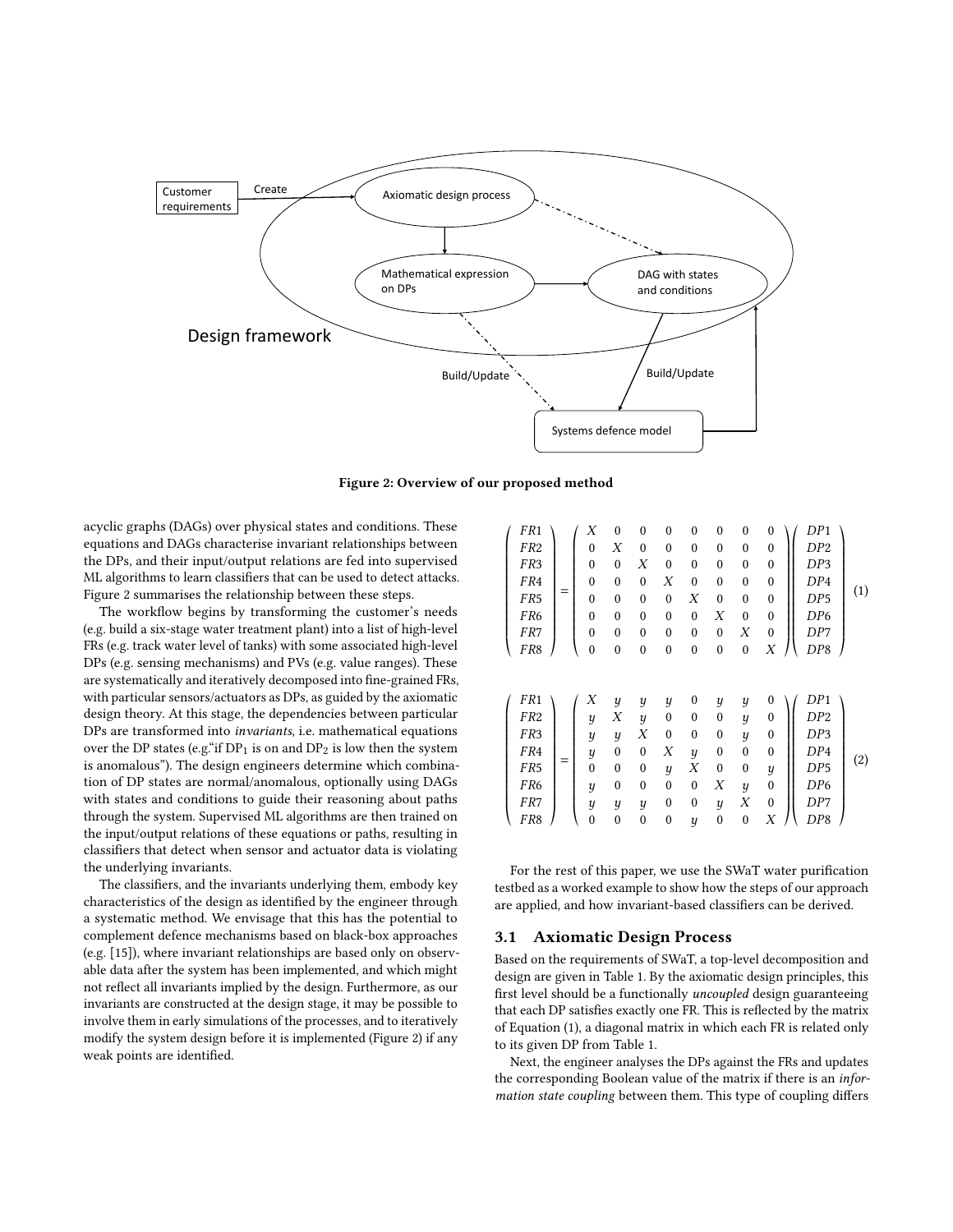<span id="page-4-0"></span>

|   | No Functional Requirements (FRs)          | Design Parameters (DPs)          | Process Variables (PVs)              |
|---|-------------------------------------------|----------------------------------|--------------------------------------|
|   | FR1: Feed water to water tanks/systems    | DP1: DOL/VSD Pumps               | Features - Switch (On/Off) and Speed |
|   | FR2: Track level of water in tanks        | DP2: Sensing mechanisms          | Value range                          |
|   | FR3: Track flow rate of water             | DP3: EMF sensors                 | Value range                          |
| 4 | FR4: Monitor chemical properties of water | DP4: Chemical properties sensors | Value range                          |
|   | FR5: Feed chemicals to water              | DP5: Dosing Pumps                | Switch (On/Off)                      |
| 6 | FR6: Track water pressure                 | DP6: Pressure sensors            | Value range                          |
|   | FR7: Direct flow of water                 | DP7: Motorised valves            | Switch (On/Off)                      |
|   | FR8: Track level of chemicals in tanks    | DP8: Level switch                | Value range                          |

#### Table 1: Top-level decomposition of SWaT

## Table 2: Second-level decomposition of FRs and DPs

<span id="page-4-1"></span>

| No | Functional Requirements (FRs)                                          | Design Parameters (DPs)                                        | Process Variables (PVs)                           |
|----|------------------------------------------------------------------------|----------------------------------------------------------------|---------------------------------------------------|
| 1  | FR1.1: Pump raw water from stage one to UF feed tank in stage three    | DP1.1: P-101, P-102                                            | On/Off                                            |
| 2  | FR1.2: Pump water from stage three to RO feed tank in stage four       | DP1.2: P-301, P-302                                            | On/Off                                            |
| 3  | FR1.3: Pump water from stage four through de-chlorination system       | DP1.3: P-401, P-402                                            | On/Off                                            |
| 4  | FR1.4: Pump (VSD) water from stage five to tanks in stage six          | DP1.4: P-501, P-502                                            | On/Off                                            |
| 5  | FR1.5: Pump water from RO permeate tank to raw water tank in stage one | DP1.5: P-601                                                   | On/Off                                            |
| 6  | FR1.6: Pump water for UF backwash system                               | DP1.6: P-602                                                   | On/Off                                            |
| 7  | FR1.7: Pump water for RO/UF cleaning                                   | $DP1.7: P-603$                                                 | On/Off                                            |
| 8  | FR2.1: Determine water level in raw water tank of stage one            | DP2.1: LIT-101                                                 | $0 \leq \alpha \leq \max_{a}$                     |
| 9  | FR2.2: Determine water level in UF feed tank of stage three            | DP2.2: LIT-301                                                 | $0 \leq \alpha \leq \max h$                       |
| 10 | FR2.3: Determine water level in RO feed tank of stage four             | DP2.3: LIT-401                                                 | $0 \leq \alpha \leq \max_{c}$                     |
| 11 | FR2.4: Determine water level in RO permeate tank of stage six          | DP2.4: LS-601                                                  | $Low_d \leq \alpha \leq High_d$                   |
| 12 | FR2.5: Determine water level in UF backwash tank of stage six          | DP2.5: LS-602                                                  | $\text{Low}_e \leq \alpha \leq \text{High}_e$     |
| 13 | FR2.6: Determine water level in CIP tank of stage six                  | DP2.6: LS-603                                                  | Low <sub>f</sub> <= $\alpha$ <= High <sub>f</sub> |
| 14 | FR3.1: Measure raw water flow rate in stage one                        | DP3.1: FIT-101                                                 | $\text{Low}_q \leq \alpha \leq \text{High}_q$     |
| 15 | FR3.2: Measure water flow rate in stage two                            | DP3.2: FIT-201                                                 | $Low_h \leq \alpha \leq High_h$                   |
| 16 | FR3.3: Measure water flow rate in stage three                          | DP3.3: FIT-301                                                 | Low <sub>i</sub> <= $\alpha$ <= High <sub>i</sub> |
| 17 | FR3.4: Measure water flow rate in stage four                           | DP3.4: FIT-401                                                 | Low <sub>i</sub> <= $\alpha$ <= High <sub>i</sub> |
| 18 | FR3.5: Measure water flow rate in stage five                           | DP3.5: FIT-501,FIT-502,FIT-503,FIT-504                         | Low <sub>k</sub> <= $\alpha$ <= High <sub>k</sub> |
| 19 | FR3.6: Measure water flow rate in stage six                            | DP3.6: FIT-601                                                 | Low <sub>I</sub> <= $\alpha$ <= High <sub>I</sub> |
| 20 | FR4.1: Calculate chemical properties of water                          | DP4.1: AIT-201, AIT-202, AIT-203, AIT-301, AIT-302, AIT-303    | Low <sub>m</sub> <= $\alpha$ <= High <sub>m</sub> |
|    |                                                                        | AIT-401, AIT-402, AIT-501, AIT-502, AIT-503, AIT-504           |                                                   |
| 21 | FR5.1: Pump chemicals to water                                         | DP5.1: P-201, P-202, P-203, P-204, P-205, P-206, P-207, P-208, | On/Off                                            |
|    |                                                                        | P-403, P-404                                                   |                                                   |
| 22 | FR6.1: Measure UF filter differential pressure                         | DP6.1: DPIT-301                                                | $0 \leq \alpha \leq \max_{n}$                     |
| 23 | FR6.2: Measure RO membrane inlet pressure                              | DP6.2: PIT-501                                                 | $0 \leq \alpha \leq \max_{\alpha}$                |
| 24 | FR6.3: Measure RO membrane pressure                                    | DP6.3: PIT-502                                                 | $0 \leq \alpha \leq \max_{D}$                     |
| 25 | FR6.4: Measure RO reject pressure                                      | DP6.4: PIT-503                                                 | $0 \leq \alpha \leq \max_{q}$                     |
| 26 | FR7.1: Control water flow direction                                    | DP7.1: MV-101, MV-201, MV-301, MV-302, MV-303, MV-304,         | On/Off                                            |
|    |                                                                        | MV-501, MV-502, MV-503, MV-504                                 |                                                   |
| 27 | FR8.1: Determine NaCl level in NaCl tank of stage two                  | DP8.1: LS-201                                                  | $\text{Low}_r \leq \alpha \leq \text{max}_r$      |
| 28 | FR8.2: Determine HCl level in HCl tank of stage two                    | DP8.2: LS-202                                                  | $Low_s \leq \alpha \leq max_s$                    |
| 29 | FR8.3: Determine NaOCl level in NaOCl tank of stage two                | DP8.3: LS-203                                                  | Low <sub>t</sub> <= $\alpha$ <= max <sub>t</sub>  |
| 30 | FR8.4: Determine NaHSO3 level in NaHSO3 tank of stage four             | DP8.4: LS-401                                                  | $\text{Low}_u \leq \alpha \leq \max_u$            |

from the physical coupling used in the conventional axiomatic design theory because it considers state information. Inserting this information state coupling into Equation [\(1\)](#page-3-1) results in Equation [\(2\)](#page-3-2), where  $y$  (or  $X$  on the diagonal) indicates some dependencies, and a zero (0) denotes the absence of them. Note that these dependencies are represented symmetrically: for example, if DP7 is (information state) coupled with FR2, then FR7 is coupled with DP2.

Equation [\(2\)](#page-3-2) shows that DP7 is depended on by FR1, FR2, and FR7: for example, a motorised valve (DP7) is opened to feed water into a tank when the level is low (FR2) and the pump is on (FR1), i.e. the state of some valve depends on the state of some tank and pump. Note however that Equation [\(2\)](#page-3-2) presents design information that is very high-level and broadly defined. For instance, FR3—"track

flow rate of water"—relates to multiple different locations and flow sensors in SWaT. Another example is FR1—"feed water to water tanks/systems"—when in reality there are multiple water pumps in six different stages of SWaT. In order to derive meaningful invariants that relate concrete components of the CPS, our method requires that the top-level design of Equation [\(2\)](#page-3-2) is iteratively decomposed until there is only a point-to-point mapping between each FR and DP. For illustration purposes, such a mapping is shown in the third-level decomposition of Table [6](#page-11-1) at the end of the paper.

For simplicity, rather than use a point-to-point mapping, we decompose the eight FRs of Equation [\(2\)](#page-3-2) into the 30 FRs of the second-level decomposition in Table [2.](#page-4-1) This is much more concrete than the top-level decomposition as it factors in particular sensors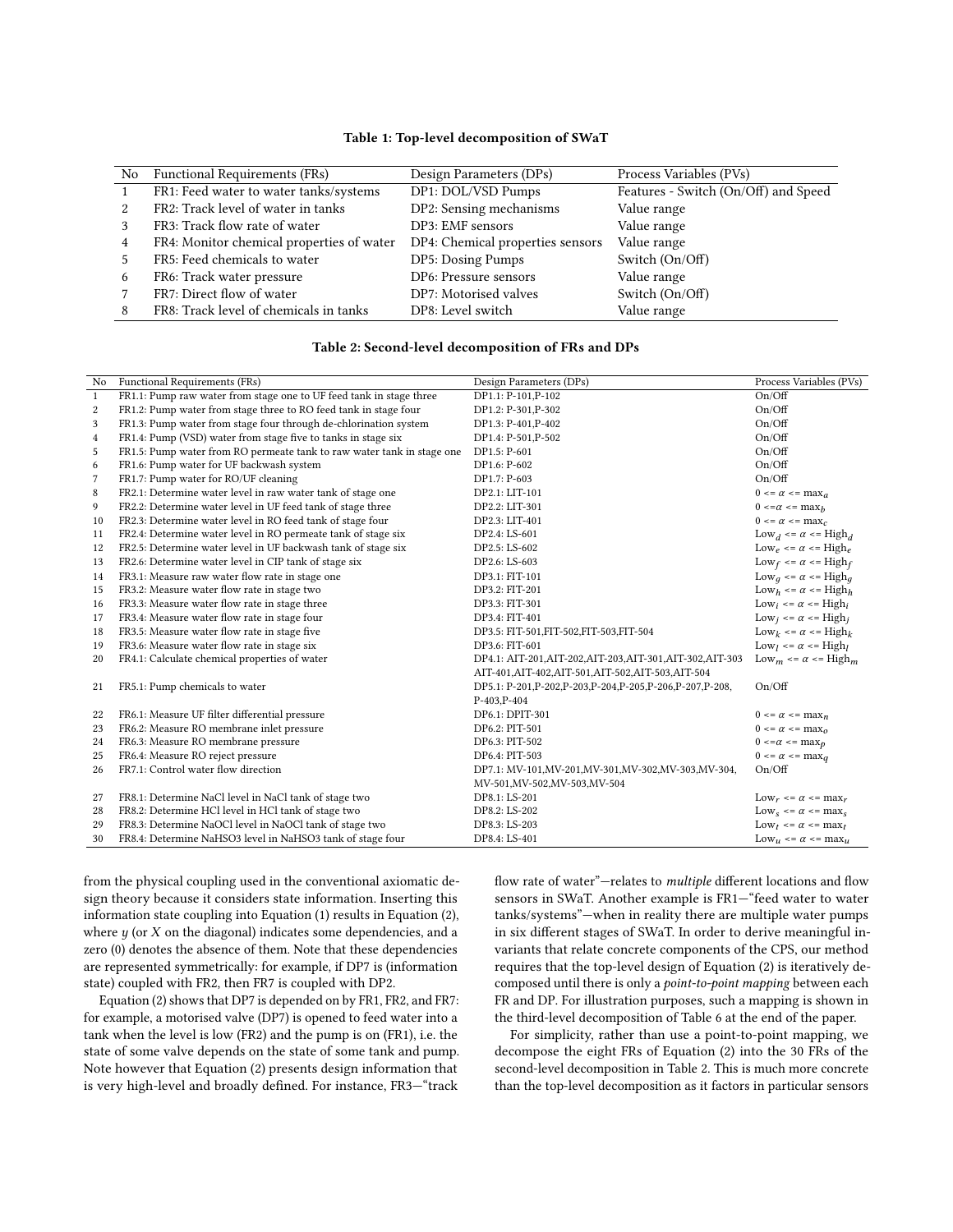<span id="page-5-0"></span>

| FR1.1             |     | Х            | 0        | 0        |                  | 0                |              |                            |                  | y            | 0            | 0                | 0                | 0                |              |   | 0            | 0            | $\theta$         | 0                | y                          |                  |          | 0           | 0                | 0                | $\boldsymbol{y}$ | 0           |                  |                  | 0                | DP1.1 |
|-------------------|-----|--------------|----------|----------|------------------|------------------|--------------|----------------------------|------------------|--------------|--------------|------------------|------------------|------------------|--------------|---|--------------|--------------|------------------|------------------|----------------------------|------------------|----------|-------------|------------------|------------------|------------------|-------------|------------------|------------------|------------------|-------|
| FR1.2             |     | $\Omega$     | Χ        | 0        | 0                | $\bf{0}$         | 0            |                            |                  | y            | y            | 0                | 0                | 0                | 0            |   | y            | 0            | 0                | $\bf{0}$         | y                          | 0                | y        | 0           | 0                | $\boldsymbol{0}$ | $\boldsymbol{y}$ | 0           | $\mathbf{0}$     | $\mathbf{0}$     | $\Omega$         | DP1.2 |
| FR1.3             |     | $\Omega$     | 0        | Х        | $\boldsymbol{y}$ | $\bf{0}$         |              |                            |                  | $\mathbf{0}$ | y            | $\theta$         | $\mathbf{0}$     | 0                |              |   | $\Omega$     | y            | y                | $\bf{0}$         | y                          | 0                |          | $\Omega$    | 0                | $\mathbf{0}$     | $\theta$         | $\Omega$    | $\mathbf{0}$     | $\mathbf{0}$     | $\mathbf{0}$     | DP1.3 |
| FR1.4             |     | $\bf{0}$     | 0        | y        | Χ                | $\bf{0}$         | 0            | 0                          |                  | 0            | $\mathbf{0}$ | $\bf{0}$         | $\Omega$         | 0                |              |   | 0            | 0            | y                | $\bf{0}$         | y                          | 0                |          | y           | y                | y                | $\boldsymbol{y}$ | 0           | 0                | $\mathbf{0}$     | $\theta$         | DP1.4 |
| FR1.5             |     | 0            | 0        | $\bf{0}$ | $\Omega$         | Х                | $\theta$     | 0                          | $\boldsymbol{u}$ | 0            | $\bf{0}$     | y                | $\mathbf 0$      | 0                | 0            |   | 0            | $\bf{0}$     | $\Omega$         | $\mathbf{0}$     | $\mathbf{0}$               | $\mathbf{0}$     | $\Omega$ | $\theta$    | 0                | $\mathbf{0}$     | $\mathbf{0}$     | $\mathbf 0$ | $\boldsymbol{0}$ | $\mathbf{0}$     | $\mathbf{0}$     | DP1.5 |
| FR1.6             |     | $\mathbf{0}$ | 0        | $\bf{0}$ | $\mathbf{0}$     | $\mathbf{0}$     | Х            |                            |                  | 0            | $\bf{0}$     | $\mathbf{0}$     | $\boldsymbol{y}$ | $\mathbf{0}$     | 0            |   | 0            | $\bf{0}$     | $\mathbf{0}$     | $\boldsymbol{y}$ | $\bf{0}$                   | 0                |          | 0           | 0                | $\mathbf{0}$     | $\boldsymbol{y}$ | $\mathbf 0$ | $\mathbf{0}$     | $\mathbf{0}$     | $\Omega$         | DP1.6 |
| FR1.7             |     | $\bf{0}$     | 0        | $\bf{0}$ | 0                | 0                | 0            | Х                          |                  | 0            | 0            | $\mathbf{0}$     | $\mathbf{0}$     | ч                | 0            |   | 0            | $\bf{0}$     | $\mathbf{0}$     | $\mathbf{0}$     | $\mathbf{0}$               | 0                |          | 0           | $\bf{0}$         | $\mathbf{0}$     | $\mathbf{0}$     | $\mathbf 0$ | $\boldsymbol{0}$ | $\mathbf{0}$     | $\mathbf{0}$     | DP1.7 |
| FR2.1             |     | y            | 0        | $\bf{0}$ | 0                | ц                | 0            | 0                          | Х                | $\bf{0}$     | 0            | $\boldsymbol{y}$ | $\boldsymbol{0}$ | 0                | ц            |   | 0            | 0            | $\mathbf{0}$     | $\bf{0}$         | $\mathbf 0$                | 0                |          | 0           | $\boldsymbol{0}$ | $\boldsymbol{0}$ | $\boldsymbol{y}$ | 0           | $\boldsymbol{0}$ | $\mathbf{0}$     | $\mathbf{0}$     | DP2.1 |
| FR2.2             |     | Ч            | y        | 0        | $\theta$         | $\mathbf{0}$     | 0            | 0                          |                  | Х            | $\theta$     | $\Omega$         | $\Omega$         | $\Omega$         | 0            | ц | 0            | 0            | $\boldsymbol{0}$ | $\bf{0}$         | $\mathbf 0$                | 0                |          | $\theta$    | 0                | $\boldsymbol{0}$ | $\boldsymbol{y}$ | 0           | $\boldsymbol{0}$ | $\mathbf{0}$     | $\Omega$         | DP2.2 |
| FR2.3             |     | $\Omega$     | y        | y        | $\theta$         | $\theta$         | 0            | 0                          |                  | 0            | Х            | $\theta$         | $\Omega$         | 0                |              | 0 | ц            | y            | $\bf{0}$         | $\bf{0}$         | 0                          |                  |          | 0           | 0                | $\mathbf{0}$     | $\boldsymbol{y}$ | $\Omega$    | $\bf{0}$         | $\Omega$         | $\theta$         | DP2.3 |
| FR <sub>2.4</sub> |     | $\bf{0}$     | $\bf{0}$ | $\bf{0}$ | 0                | y                | 0            | 0                          | ч                | 0            | 0            | Х                | $\Omega$         | 0                |              |   | $\mathbf{0}$ | $\mathbf{0}$ | $\mathbf{0}$     | $\bf{0}$         | $\bf{0}$                   | 0                |          | 0           | 0                | $\Omega$         | $\Omega$         | 0           | $\bf{0}$         | $\mathbf{0}$     | $\Omega$         | DP2.4 |
| FR <sub>2.5</sub> |     | $\bf{0}$     | 0        | 0        | $\theta$         | $\mathbf{0}$     | y            | $\boldsymbol{0}$           |                  | 0            | 0            | $\Omega$         | Х                | $\Omega$         |              |   | 0            | 0            | $\bf{0}$         | y                | 0                          | 0                |          | 0           | 0                | $\boldsymbol{0}$ | y                | 0           | $\bf{0}$         | $\mathbf{0}$     | $\mathbf{0}$     | DP2.5 |
| FR2.6             |     | $\mathbf{0}$ | $\bf{0}$ | $\bf{0}$ | 0                | $\mathbf{0}$     | $\mathbf{0}$ | $\boldsymbol{\mathcal{U}}$ |                  | $\bf{0}$     | $\bf{0}$     | $\mathbf{0}$     | $\mathbf{0}$     | Х                |              |   | 0            | $\mathbf{0}$ | $\Omega$         | $\Omega$         | $\mathbf 0$                | 0                |          | 0           | 0                | $\boldsymbol{0}$ | $\boldsymbol{y}$ | $\mathbf 0$ | $\boldsymbol{0}$ | $\mathbf{0}$     | $\mathbf{0}$     | DP2.6 |
| FR3.1             |     | $\mathbf{0}$ | $\bf{0}$ | $\bf{0}$ | $\Omega$         | $\mathbf{0}$     | 0            | 0                          | ц                | 0            | $\bf{0}$     | $\theta$         | $\mathbf 0$      | 0                | Х            |   | $\Omega$     | $\bf{0}$     | 0                | $\mathbf{0}$     | $\mathbf 0$                | $\boldsymbol{0}$ | 0        | 0           | 0                | $\mathbf{0}$     | $\boldsymbol{y}$ | 0           | $\boldsymbol{0}$ | $\mathbf{0}$     | $\mathbf{0}$     | DP3.1 |
| FR3.2             |     | y            | 0        | 0        | $\Omega$         | $\Omega$         |              |                            |                  | y            | $\bf{0}$     | $\theta$         | $\mathbf{0}$     | $\mathbf{0}$     |              | Х | $\Omega$     | $\bf{0}$     | $\Omega$         | $\mathbf{0}$     | $\Omega$                   |                  |          | 0           | $\Omega$         | $\mathbf{0}$     | $\boldsymbol{y}$ | 0           | $\bf{0}$         | $\mathbf{0}$     | $\theta$         | DP3.2 |
| FR3.3             | $=$ | $\mathbf{0}$ | y        | $\bf{0}$ | $\mathbf{0}$     | $\mathbf{0}$     | 0            |                            |                  | 0            | y            | 0                | 0                | 0                |              |   | Х            | $\bf{0}$     | $\mathbf{0}$     | $\mathbf{0}$     | $\mathbf 0$                |                  |          | 0           | 0                | $\mathbf{0}$     | $\boldsymbol{y}$ | 0           | $\mathbf{0}$     | $\mathbf{0}$     | $\Omega$         | DP3.3 |
| FR3.4             |     | $\Omega$     | 0        | y        | $\bf{0}$         | $\mathbf{0}$     | 0            | 0                          |                  | 0            | y            | $\theta$         | $\mathbf 0$      | 0                | 0            |   | 0            | Х            | $\bf{0}$         | $\bf{0}$         | $\mathbf 0$                | 0                |          | 0           | 0                | $\boldsymbol{0}$ | $\mathbf{0}$     | 0           | $\mathbf{0}$     | $\mathbf{0}$     | $\mathbf{0}$     | DP3.4 |
| FR3.5             |     | $\bf{0}$     | 0        | y        | y                | $\boldsymbol{0}$ | 0            | 0                          |                  | $\theta$     | $\mathbf{0}$ | $\theta$         | $\bf{0}$         | $\Omega$         |              |   | 0            | 0            | Χ                | $\bf{0}$         | 0                          | 0                |          | $\theta$    | $\bf{0}$         | $\boldsymbol{0}$ | $\boldsymbol{y}$ | 0           | 0                | $\mathbf{0}$     | $\mathbf{0}$     | DP3.5 |
| FR3.6             |     | $\Omega$     | 0        | $\bf{0}$ | $\boldsymbol{0}$ | 0                | ц            | 0                          |                  | 0            | 0            | 0                | $\boldsymbol{y}$ | 0                |              |   | 0            | 0            | $\theta$         | Χ                | 0                          | 0                |          | 0           | 0                | $\bf{0}$         | $\boldsymbol{y}$ | 0           | $\mathbf{0}$     | $\mathbf{0}$     | $\mathbf{0}$     | DP3.6 |
| FR4.1             |     | y            | y        | y        | y                | 0                | 0            | 0                          |                  | 0            | 0            | $\bf{0}$         | $\mathbf{0}$     | $\Omega$         | 0            |   | 0            | 0            | 0                | $\bf{0}$         | Χ                          | y                |          | 0           | 0                | $\mathbf{0}$     | $\Omega$         | 0           | $\bf{0}$         | $\mathbf{0}$     | $\mathbf{0}$     | DP4.1 |
| FR5.1             |     | $\theta$     | $\bf{0}$ | $\bf{0}$ | $\Omega$         | $\mathbf{0}$     | 0            | 0                          |                  | 0            | 0            | 0                | $\Omega$         | 0                |              |   | 0            | $\bf{0}$     | $\mathbf{0}$     | $\bf{0}$         | $\boldsymbol{\mathcal{U}}$ | Х                | 0        | 0           | $\bf{0}$         | $\bf{0}$         | $\mathbf 0$      | y           | y                | $\boldsymbol{y}$ | y                | DP5.1 |
| FR6.1             |     | $\bf{0}$     | y        | 0        | $\theta$         | $\mathbf{0}$     | 0            |                            |                  | $\theta$     | $\bf{0}$     | $\theta$         | $\Omega$         | 0                | 0            |   | 0            | 0            | 0                | $\mathbf{0}$     | $\mathbf 0$                | $\mathbf{0}$     | Х        | $\Omega$    | $\bf{0}$         | $\mathbf{0}$     | $\boldsymbol{y}$ | $\mathbf 0$ | $\boldsymbol{0}$ | $\mathbf{0}$     | $\mathbf{0}$     | DP6.1 |
| FR6.2             |     | $\mathbf{0}$ | 0        | 0        | y                | $\bf{0}$         | 0            | 0                          |                  | 0            | $\bf{0}$     | $\theta$         | $\mathbf 0$      | $\Omega$         |              |   | 0            | 0            | 0                | $\mathbf{0}$     | $\mathbf 0$                | 0                | $\Omega$ | Х           | $\Omega$         | $\bf{0}$         | $\mathbf 0$      | $\theta$    | $\mathbf{0}$     | $\mathbf{0}$     | $\mathbf{0}$     | DP6.2 |
| FR6.3             |     | $\mathbf{0}$ | $\bf{0}$ | $\bf{0}$ | $\boldsymbol{y}$ | $\mathbf{0}$     | 0            | 0                          |                  | 0            | 0            | 0                | $\mathbf 0$      | 0                | 0            |   | 0            | 0            | 0                | $\mathbf{0}$     | $\mathbf 0$                | 0                |          | $\mathbf 0$ | Х                | $\mathbf{0}$     | $\boldsymbol{y}$ | 0           | $\Omega$         | $\mathbf{0}$     | $\mathbf{0}$     | DP6.3 |
| FR6.4             |     | $\bf{0}$     | 0        | $\bf{0}$ | y                | $\bf{0}$         | 0            | 0                          | 0                | $\Omega$     | 0            | $\mathbf{0}$     | $\bf{0}$         | $\boldsymbol{0}$ | 0            |   | 0            | 0            | 0                | $\bf{0}$         | 0                          | 0                |          | 0           | 0                | X                | $\boldsymbol{y}$ | 0           | $\mathbf{0}$     | $\mathbf{0}$     | $\theta$         | DP6.4 |
| FR7.1             |     | y            | y        | 0        | y                | $\bf{0}$         | ц            | 0                          |                  | y            | y            | 0                | $\boldsymbol{y}$ | y                | y            | ц | ц            | 0            | y                | y                | 0                          | 0                | y        | 0           | y                | $\boldsymbol{y}$ | Χ                | $\Omega$    | $\mathbf{0}$     | $\mathbf{0}$     | $\mathbf{0}$     | DP7.1 |
| FR8.1             |     | $\Omega$     | $\theta$ | 0        | $\Omega$         | $\Omega$         |              | 0                          |                  | $\Omega$     | $\bf{0}$     | $\bf{0}$         | $\Omega$         | $\mathbf{0}$     |              |   | 0            | $\bf{0}$     | $\Omega$         | $\mathbf{0}$     | $\mathbf 0$                | $\boldsymbol{y}$ |          | $\theta$    | $\Omega$         | $\Omega$         | $\Omega$         | Х           | $\mathbf{0}$     | $\Omega$         | $\Omega$         | DP8.1 |
| FR8.2             |     | $\Omega$     | 0        | 0        | 0                | $\Omega$         | 0            |                            |                  | 0            | 0            | $\theta$         | $\Omega$         | 0                |              |   | 0            | 0            | $\theta$         | $\mathbf{0}$     | $\mathbf 0$                | ц                | $\Omega$ | 0           | 0                | $\Omega$         | $\Omega$         | $\mathbf 0$ | Х                | $\boldsymbol{0}$ | $\mathbf{0}$     | DP8.2 |
| FR8.3             |     | $\mathbf{0}$ | 0        | $\bf{0}$ | $\mathbf{0}$     | $\mathbf{0}$     | 0            | 0                          |                  | $\bf{0}$     | $\bf{0}$     | $\bf{0}$         | $\mathbf{0}$     | $\Omega$         | 0            |   | 0            | $\bf{0}$     | $\mathbf{0}$     | $\mathbf{0}$     | $\mathbf{0}$               | $\boldsymbol{y}$ | $\Omega$ | 0           | 0                | $\mathbf{0}$     | $\mathbf{0}$     | $\mathbf 0$ | $\boldsymbol{0}$ | Х                | $\mathbf{0}$     | DP8.3 |
| FR8.4             |     | $\bf{0}$     | 0        | $\bf{0}$ | $\Omega$         | $\mathbf{0}$     | 0            | 0                          |                  | $\Omega$     | $\bf{0}$     | $\mathbf{0}$     | $\mathbf{0}$     | $\mathbf{0}$     | $\mathbf{0}$ |   | $\mathbf{0}$ | $\bf{0}$     | $\Omega$         | $\Omega$         | 0                          | y                |          | 0           | 0                | $\mathbf{0}$     | $\mathbf{0}$     | $\Omega$    | $\mathbf{0}$     | $\mathbf{0}$     | $\boldsymbol{X}$ | DP8.4 |
|                   |     |              |          |          |                  |                  |              |                            |                  |              |              |                  |                  |                  | (3)          |   |              |              |                  |                  |                            |                  |          |             |                  |                  |                  |             |                  |                  |                  |       |

and actuators from different stages, but groups some of them together for convenience (e.g. P-101 and P-102 are the same DP, as the latter pump is simply a backup for the former). Next, Equation [\(3\)](#page-5-0) is constructed by mapping down the information-state coupling from Equation [\(2\)](#page-3-2) and adjusting according to the FRs of Table [2.](#page-4-1) At this second level, we use the notational format FRi.j and DPi.j with  $i$  denoting the number from the top-level design and  $j$  the number from the second-level.

Finally, Tables [3](#page-6-0) and [4](#page-7-0) present the dependent DPs for each secondlevel FR from Table [2,](#page-4-1) using the information-state coupling as identified by the CPS designer in Equation [\(3\)](#page-5-0). These sets of dependencies identified in the design can then be used to construct invariants (see Sections [3.2](#page-5-1) and [3.3\)](#page-5-2).

Applying axiomatic design here has given the advantage of being able to follow a systematic approach, which guides the analysis of dependencies from a simple top-level design down to one that considers particular sensors and actuators. Furthermore, it allows (in the following) for design-justified invariants to be derived for a complex system like SWaT without the need for any complex mathematical modelling, such as other methods that use Petri-nets [\[39\]](#page-10-23) or Bayesian networks [\[27\]](#page-10-24) to analyse dependencies.

# <span id="page-5-1"></span>3.2 Mathematical Expressions over DPs

With the sets of dependencies between DPs in Tables [3](#page-6-0) and [4,](#page-7-0) we can then construct mathematical state expressions that characterise the invariant relationships between them. Consider, for example, row 26 of Table [4:](#page-7-0) here, DP7.1.1 expresses that motorised valve MV-101 has a dependency on LIT-101 (and vice versa).

Given these two components, we then construct mathematical equations to characterise their invariant relationship, i.e. the combinations of states they will always be in during normal operation. These consist of the states that the DPs are in ('inputs') and assignments of anomalous or non-anomalous ('output'). In the case of LIT-101, we use the low/high thresholds to determine two discrete states of interest, then relate them against the possible discrete values of MV-101 (open or closed). These equations are given in Table [5,](#page-7-1) where MV-101 (resp. !MV-101) denotes that the valve is open (resp. closed), and LIT-101 (resp. !LIT-101) denotes that the tank level is high (resp. low). The table also reflects the judgement of an engineer as to which of these four combinations reflect anomalous configurations. For example, if the valve is open and the tank level is high, this is anomalous as it could cause the tank to overflow.

At this stage of our work, when constructing equations, we assume that all DPs have one of two states, and thus the total number of equations to analyse will be  $2^n$  where *n* is the number<br>of components involved. For large numbers of *n* the number of of components involved. For large numbers of  $n$ , the number of equations may grow too large to manually complete, hence our use of decision trees and other supervised ML algorithms in Section [4](#page-8-0) to generalise from the inputs/outputs that we do have.

## <span id="page-5-2"></span>3.3 DAGs with States and Conditions

We also use the directed acyclic graph (DAG) concept of graph theory [\[11\]](#page-9-24) for sketching process graphs to assist the engineer in analysing the relationship between states of DPs. In particular, we use nodes to represent the states of DPs and edges to represent the conditions that cause the states of DPs to change.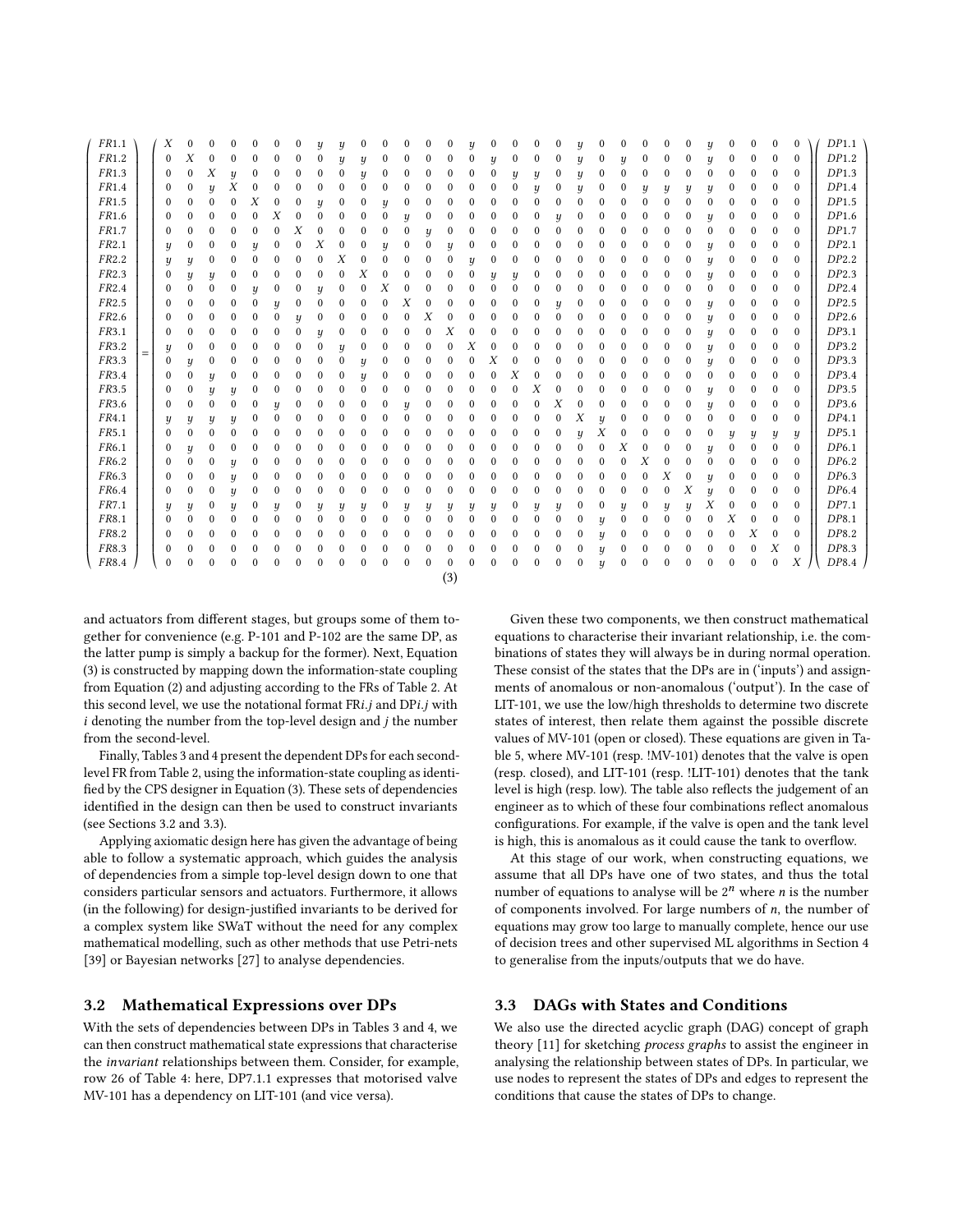<span id="page-6-0"></span>

| No           | Functional Requirements (FRs)                                          | Design Parameters (DPs)                                                                  |
|--------------|------------------------------------------------------------------------|------------------------------------------------------------------------------------------|
| $\mathbf{1}$ | FR1.1: Pump raw water from stage one to UF feed tank in stage three    | DP1.1: P-101, P-102                                                                      |
|              |                                                                        | DP1.1.1: P-101 Other DPs: DP2.1(LIT-101), DP2.2(LIT-301), DP7.1(MV-201)                  |
|              |                                                                        | DP1.1.2: P-102 Other DPs: DP2.1(LIT-101), DP2.2(LIT-301), DP7.1(MV-201)                  |
| $\,2$        | FR1.2: Pump water from stage three to RO feed tank in stage four       | DP1.2: P-301, P-302                                                                      |
|              |                                                                        | DP1.2.1: P-301 Other DPs: DP2.2(LIT-301), DP2.3(LIT-401), DP7.1(MV-302)                  |
|              |                                                                        | DP1.2.2: P-302 Other DPs: DP2.2(LIT-301), DP2.3(LIT-401), DP7.1(MV-302)                  |
| 3            | FR1.3: Pump water from stage four through de-chlorination system       | DP1.3: P-401, P-402                                                                      |
|              |                                                                        | DP1.3.1: P-401 Other DPs: DP1.4(P-501,P-502), DP2.3(LIT-401)                             |
|              |                                                                        | DP1.3.2: P-402 Other DPs: DP1.4(P-501,P-502), DP2.3(LIT-401)                             |
| 4            | FR1.4: Pump (VSD) water from stage five to tanks in stage six          | DP1.4: P-501, P-502                                                                      |
|              |                                                                        | DP1.4.1: P-501 Other DPs: DP1.3(P-401,P-402), DP7.1(MV-501)                              |
|              |                                                                        | DP1.4.2: P-502 Other DPs: DP1.3(P-401,P-402), DP7.1(MV-501)                              |
| 5            | FR1.5: Pump water from RO permeate tank to raw water tank in stage one | DP1.5: P-601 Other DPs: DP2.1(LIT-101), DP2.4(LS-601)                                    |
| 6            | FR1.6: Pump water for UF backwash system                               | DP1.6: P-602 Other DPs: DP2.5(LS-602), DP7.1(MV-301)                                     |
| 7            | FR1.7: Pump water for RO/UF cleaning                                   | DP1.7: P-603 Other DPs: DP2.6(LS-603)                                                    |
| 8            | FR2.1: Determine water level in raw water tank of stage one            | DP2.1: LIT-101 Other DPs: DP1.1(P-101,P-102), DP1.5(P-601), DP2.4(LS-601), DP7.1(MV-101) |
| 9            | FR2.2: Determine water level in UF feed tank of stage three            | DP2.2: LIT-301 Other DPs: DP1.1(P-101,P-102), DP1.2(P-301,P-302), DP7.1(MV-201)          |
| 10           | FR2.3: Determine water level in RO feed tank of stage four             | DP2.3: LIT-401 Other DPs: DP1.2(P-301,P-302), DP1.3(P-401,P-402), DP7.1(MV-302)          |
| 11           | FR2.4: Determine water level in RO permeate tank of stage six          | DP2.4: LS-601 Other DPs: DP1.5(P-601), DP2.1(LIT-101)                                    |
| 12           | FR2.5: Determine water level in UF backwash tank of stage six          | DP2.5: LS-602 Other DPs: DP1.6(P-602), DP7.1(MV-301)                                     |
| 13           | FR2.6: Determine water level in CIP tank of stage six                  | DP2.6: LS-603 Other DPs: DP1.7(P-603), DP7.1(MV-301)                                     |
| 14           | FR3.1: Measure raw water flow rate in stage one                        | DP3.1: FIT-101 Other DPs: DP2.1(LIT-101), DP7.1(MV-101)                                  |
| 15           | FR3.2: Measure water flow rate in stage two                            | DP3.2: FIT-201 Other DPs: DP1.1(P-101,P-102), DP2.2(LIT-301), DP7.1(MV-201)              |
| 16           | FR3.3: Measure water flow rate in stage three                          | DP3.3: FIT-301 Other DPs: DP1.2(P-301,P-302), DP2.3(LIT-401), DP7.1(MV-302)              |
| 17           | FR3.4: Measure water flow rate in stage four                           | DP3.4: FIT-401 Other DPs: DP1.3(P-401,P-402), DP2.3(LIT-401)                             |
| 18           | FR3.5: Measure water flow rate in stage five                           | DP3.5: FIT-501, FIT-502, FIT-503, FIT-504                                                |
|              |                                                                        | DP3.5.1: FIT-501 Other DPs: DP1.3(P-401,P-402)                                           |
|              |                                                                        | DP3.5.2: FIT-502 Other DPs: DP1.4(P-501,P-502)                                           |
|              |                                                                        | DP3.5.3: FIT-503 Other DPs: DP1.4(P-501,P-502)                                           |
|              |                                                                        | DP3.5.4: FIT-504 Other DPs: DP1.3(P-401,P-402)                                           |
| 19           | FR3.6: Measure water flow rate in stage six                            | DP3.6: FIT-601 Other DPs: DP1.6(P-602), DP2.5(LS-602), DP7.1(MV-301)                     |
| 20           | FR4.1: Calculate chemical properties of water                          | DP4.1: AIT-201, AIT-202, AIT-203, AIT-301, AIT-302, AIT-303,                             |
|              |                                                                        | AIT-401, AIT-402, AIT-501, AIT-502, AIT-503, AIT-504                                     |
|              |                                                                        | DP4.1.1: AIT-201 Other DPs: DP1.1.1(P-101), DP1.1.2(P-102)                               |
|              |                                                                        | DP4.1.2: AIT-202 Other DPs: DP1.1.1(P-101), DP1.1.2(P-102)                               |
|              |                                                                        | DP4.1.3: AIT-203 Other DPs: DP1.1.1(P-101), DP1.1.2(P-102)                               |
|              |                                                                        | DP4.1.4: AIT-301 Other DPs: DP1.2.1(P-301), DP1.2.2(P-302)                               |
|              |                                                                        | DP4.1.5: AIT-302 Other DPs: DP1.2.1(P-301), DP1.2.2(P-302)                               |
|              |                                                                        | DP4.1.6: AIT-303 Other DPs: DP1.2.1(P-301), DP1.2.2(P-302)                               |
|              |                                                                        | DP4.1.7: AIT-401 Other DPs: DP1.3.1(P-401), DP1.3.2(P-402)                               |
|              |                                                                        | DP4.1.8: AIT-402 Other DPs: DP1.3.1(P-401), DP1.3.2(P-402)                               |
|              |                                                                        | DP4.1.9: AIT-501 Other DPs: DP1.3.1(P-401), DP1.3.2(P-402)                               |
|              |                                                                        | DP4.1.10: AIT-502 Other DPs: DP1.3.1(P-401), DP1.3.2(P-402)                              |
|              |                                                                        | DP4.1.11: AIT-503 Other DPs: DP1.3.1(P-401), DP1.3.2(P-402)                              |
|              |                                                                        | DP4.1.11: AIT-504 Other DPs: DP1.4.1(P-501), DP1.4.2(P-502)                              |
| 21           | FR5.1: Pump chemicals to water                                         | DP5.1: P-201,P-202,P-203,P-204,P-205,P-206,P-207,P-208,P-403,P-404                       |
|              |                                                                        | DP5.1.1: P-201 Other DPs: DP4.1.1(AIT-201), DP7.1.2(MV-201)                              |
|              |                                                                        | DP5.1.2: P-202 Other DPs: DP4.1.1(AIT-201), DP7.1.2(MV-201)                              |
|              |                                                                        | DP5.1.3: P-203 Other DPs: DP4.1.2(AIT-202), DP7.1.2(MV-201)                              |
|              |                                                                        | DP5.1.4: P-204 Other DPs: DP4.1.2(AIT-202), DP7.1.2(MV-201)                              |
|              |                                                                        | DP5.1.5: P-205 Other DPs: DP4.1.3(AIT-203), DP7.1.2(MV-201)                              |
|              |                                                                        | DP5.1.6: P-206 Other DPs: DP4.1.3(AIT-203), DP7.1.2(MV-201)                              |
|              |                                                                        | DP5.1.7: P-207 Other DPs: DP4.1.5(AIT-302)                                               |
|              |                                                                        | DP5.1.8: P-208 Other DPs: DP4.1.5(AIT-302)                                               |
|              |                                                                        | DP5.1.9: P-403 Other DPs: DP4.1.8(AIT-402)                                               |
|              |                                                                        | DP5.1.10: P-404 Other DPs: DP4.1.8(AIT-402)                                              |
| 22           | FR6.1: Measure UF filter differential pressure                         | DP6.1: DPIT-301 Other DPs: DP1.2.1(P-301), DP1.2.2(P-302), DP7.1(MV-302)                 |
| 23           | FR6.2: Measure RO membrane inlet pressure                              | DP6.2: PIT-501 Other DPs: DP1.4.1(P-501), DP1.4.2(P-502)                                 |
| 24           | FR6.3: Measure RO membrane pressure                                    | DP6.3: PIT-502 Other DPs: DP1.4.1(P-501), DP1.4.2(P-502), DP7.1.7(MV-501),               |
|              |                                                                        | DP7.1.9(MV-503)                                                                          |
| 25           | FR6.4: Measure RO reject pressure                                      | DP6.4: PIT-503 Other DPs: DP1.4.1(P-501), DP1.4.2(P-502), DP7.1.8(MV-502),               |
|              |                                                                        | DP7.1.10(MV-504)                                                                         |

## Table 3: Linking second-level decomposition of FRs to dependent DPs

Figure [3\(](#page-7-2)a) shows a subsystem in stage one of SWaT and the interconnection of some dependent devices identified from the axiomatic design analysis (row 26 of Table [4\)](#page-7-0), along with the physical tank (T-101) and PLC that controls the components. Figures [3\(](#page-7-2)b) and

[4](#page-8-1) then visualise how the state of one DP (MV-101) changes according to the other (LIT-101), for both the normal and the (inverted) anomalous cases. In both graphs, we consider the cases when the tank level is below one of its low thresholds (Low or LowLow), or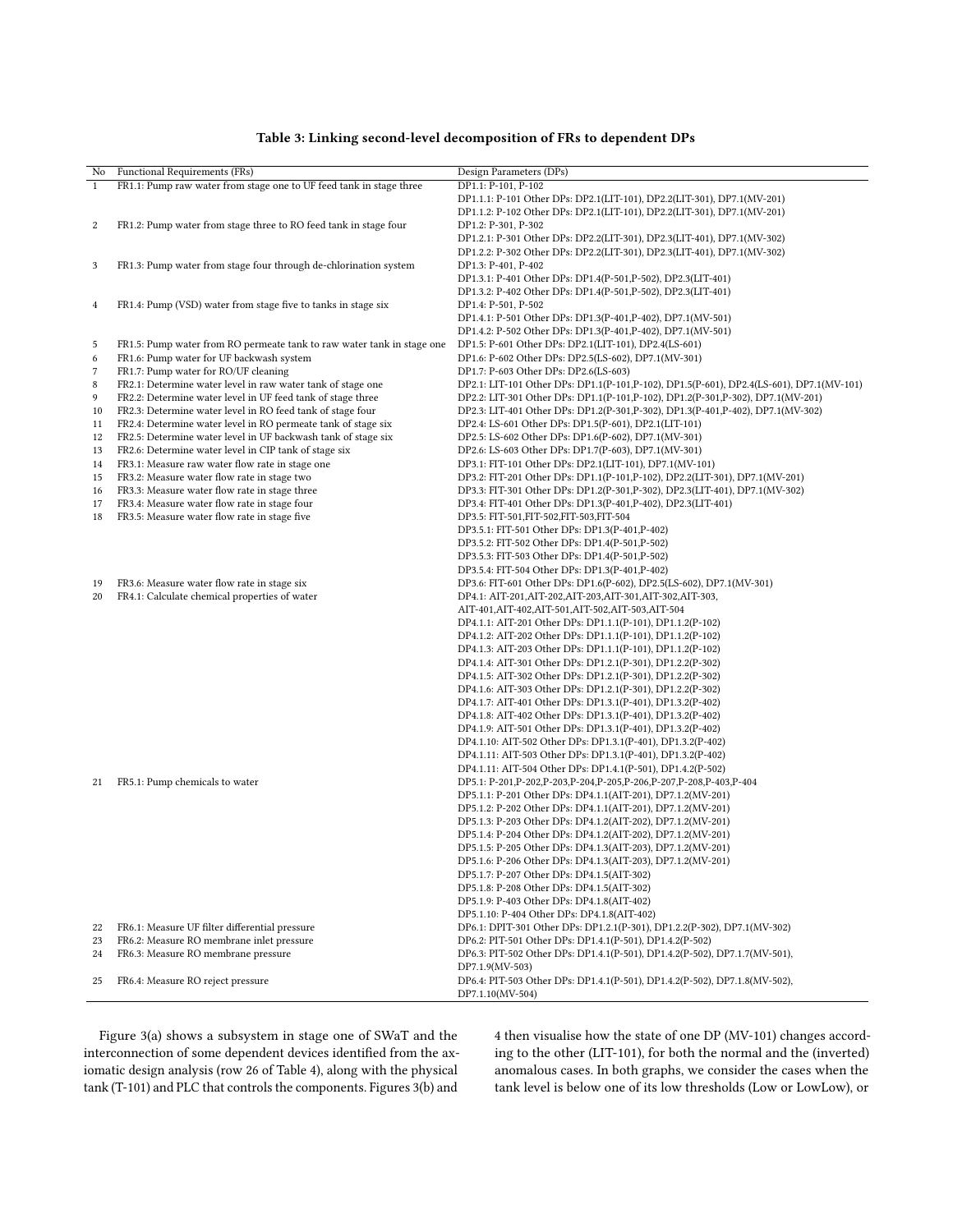<span id="page-7-0"></span>

| No. | Functional Requirements (FRs)                              | Design Parameters (DPs)                                                                 |
|-----|------------------------------------------------------------|-----------------------------------------------------------------------------------------|
| 26  | FR7.1: Control water flow direction                        | DP7.1: MV-101,MV-201,MV-301,MV-302,MV-303,MV-304,MV-501,MV-502,MV-503,MV-504            |
|     |                                                            | DP7.1.1: MV-101 Other DPs: DP2.1(LIT-101)                                               |
|     |                                                            | DP7.1.2: MV-201 Other DPs: DP1.1.1(P-101), DP1.1.2(P-102), DP2.2(LIT-301)               |
|     |                                                            | DP7.1.3: MV-301 Other DPs: DP1.6(P-602), DP2.5(LS-602), DP2.6(LS-603)                   |
|     |                                                            | DP7.1.4: MV-302 Other DPs: DP1.2.1(P-301), DP1.2.2(P-302), DP2.3(LIT-401)               |
|     |                                                            | DP7.1.5: MV-303 Other DPs: DP1.2.1(P-301), DP1.2.2(P-302)                               |
|     |                                                            | DP7.1.6: MV-304 Other DPs: DP1.2.1(P-301), DP1.2.2(P-302)                               |
|     |                                                            | DP7.1.7: MV-501 Other DPs: DP1.4.1(P-501), DP1.4.2(P-502)                               |
|     |                                                            | DP7.1.8: MV-502 Other DPs: DP1.4.1(P-501), DP1.4.2(P-502)                               |
|     |                                                            | DP7.1.9: MV-503 Other DPs: DP1.4.1(P-501), DP1.4.2(P-502)                               |
|     |                                                            | DP7.1.10: MV-504 Other DPs: DP1.4.1(P-501), DP1.4.2(P-502)                              |
| 27  | FR8.1: Determine NaCl level in NaCl tank of stage two      | DP8.1: LS-201 Other DPs: DP5.1.1(P-201), DP5.1.2(P-202)                                 |
| 28  | FR8.2: Determine HCl level in HCl tank of stage two        | DP8.2: LS-202 Other DPs: DP5.1.3(P-203), DP5.1.4(P-204)                                 |
| 29  | FR8.3: Determine NaOCl level in NaOCl tank of stage two    | DP8.3: LS-203 Other DPs: DP5.1.5(P-205), DP5.1.6(P-206), DP5.1.7(P-207), DP5.1.8(P-208) |
| 30  | FR8.4: Determine NaHSO3 level in NaHSO3 tank of stage four | DP8.4: LS-401 Other DPs: DP5.1.9(P-403), DP5.1.10(P-404)                                |

Table 4: Linking second-level decomposition of FRs to dependent DPs (continued)

<span id="page-7-2"></span>

Figure 3: (a) Subsystem in stage one of SWaT; (b) A process graph in stage one of SWaT for normal cases

<span id="page-7-1"></span>Table 5: Mathematical state expressions and assessments

| State Expression (Input) | Assessment (Output) |
|--------------------------|---------------------|
| !MV-101 and !LIT-101     | Anomaly             |
| !MV-101 and LIT-101      | No anomaly          |
| MV-101 and !LIT-101      | No anomaly          |
| MV-101 and LIT-101       | Anomaly             |
|                          |                     |

above one of its high thresholds (High or HighHigh). MV-101 can be either open or closed, and the graphs reflect the states it should switch to according to different level thresholds of the tank. The idea is that the designer traverses through the different paths in the normal case of Figures [3\(](#page-7-2)b), and then concludes that all other possible paths are abnormal cases, thus deriving Figure [4.](#page-8-1) For example, if the tank level is low (L or LL), then the correct behaviour is for the valve to open and allow water to flow in; remaining closed (risking an underflow scenario) is thus anomalous.

These paths in Figures [3\(](#page-7-2)b) and [4](#page-8-1) provide direct and indirect information for deciding the outcome of an attack, and the identified anomaly cases should be investigated further to prevent successful attacks. This information is useful because it gives the designer the possibility to employ different types of defence mechanisms at certain locations based on cost and impact analysis. The graphs provide visual representations of paths which may be easier to communicate and analyse in comparison to mathematical expressions. A deeper analysis of Figures [3\(](#page-7-2)b) and [4](#page-8-1) by the designer may lead to the discovery of a successful concrete attack such as spoofing of data. For example: if LIT-101 for T-101 is spoofed to be at H instead of L, then P-101 starts pumping water out of T-101. In a short time, T-101 is going to be emptied. A prolonged period of pumping water from an empty tank can damage the pumps. A solution to prevent such an attack is to use data encryption for network communication between devices. As this weakness is determined at the design phase of the system, the cost of protecting against such an attack is likely to be less than if the attack had been discovered after the implementation of hardware and software.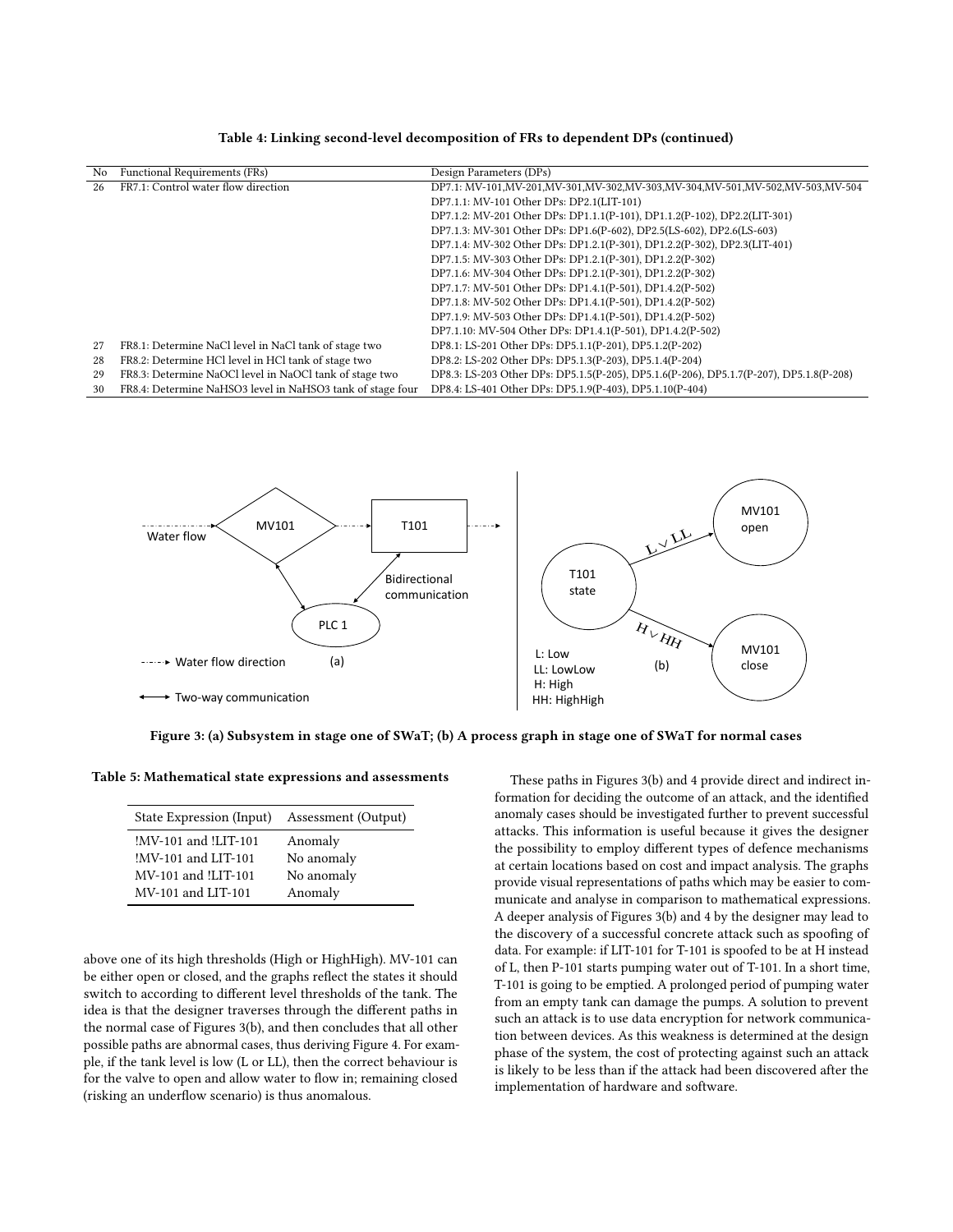<span id="page-8-1"></span>

Figure 4: A process graph depicting anomalous cases

# <span id="page-8-0"></span>4 PRELIMINARY EVALUATION

In this section, we present a preliminary study in which we assess how effective our invariants are for implementing attack detection mechanisms in SWaT. First, we derive two invariants from our design framework: one concerning sensors and actuators in stage one only, and another concerning sensors and actuators across three stages (1–3). Next, we train supervised machine learning algorithms (e.g. decision trees, naïve Bayes) on the inputs/outputs of the equations and process graphs associated with the invariants. The training results in classifiers that can judge actual sensor/actuator data as 'normal' or 'anomalous' with respect to the invariant relationships they were trained on. Finally, we deploy these classifiers on both the SWaT dataset [\[1\]](#page-9-22) as well as the actual testbed to assess how effective they are at detecting some relevant attacks.

Experiment and Results. The first invariant (#1) we derived concerns the relationship between MV-101 and LIT-101. This dependency was identified from our design analysis, in particular, from DP7.1.1, row 26 of Table [4.](#page-7-0) The completed mathematical equations and their corresponding process graphs are given in Table [5,](#page-7-1) Figure [3\(](#page-7-2)b), and Figure [4.](#page-8-1) As this dependency involved only two components, it was feasible to completely classify all Boolean combinations of their discretised values as normal or anomalous. This might not be the case for larger sets of dependencies, which is why supervised learning algorithms may be required in general.

The second invariant (#2) concerns the relationship between LIT-301, MV-201, P-101, and P-102. These dependencies were also identified from our design analysis, in particular, from DP7.1.2, row 26 of Table [4.](#page-7-0) Mathematical equations and process graphs were constructed for these components in an analogous way to the first invariant.

We trained both supervised decision tree and naïve Bayes learning algorithms on the inputs/outputs of the mathematical equations and process graphs of these invariants. We applied the classifiers

to the SWaT dataset [\[1\]](#page-9-22) and found that no false positives were reported, i.e. at no point did 'normal' data in the labelled dataset get misclassified as 'anomalous'. Likewise, when implemented for the actual testbed, we found that the classifiers did not report any false positives throughout our experiments. We investigated the effectiveness of the classifiers against relevant attacks in both the SWaT dataset as well as on the testbed itself. We found that our decision tree classifiers achieved 100% accuracy in the prediction of normal/anomalous labels throughout these attacks, and that our naïve Bayes classifiers achieved 100% and <sup>93</sup>.75% accuracy for the two invariants respectively. The two attack tests we considered for the SWaT testbed (of potentially many more) are discussed below.

While we are motivated by the results, we are actively working on building a larger set of invariants/classifiers to be sure that the results do generalise, and are keen to compare the effectiveness of our invariants against those derived using other approaches, e.g. those that used only data and not the system design at all.

Attack Test #1. The following attack scenario was successfully detected using the SWaT testbed.

Components to attack: Motorised valve MV-101, and level indicator transmitter LIT-101 (both in stage one).

Objective: Damage or reduce the reliability of MV-101.

Launch state: At time  $t$ , the water level of LIT-101 is above 800mm.

Attack: At time t++, an attacker begins manually turning MV-101 on and off several times.

Results: Successfully detected. The attack violated the classifier of invariant #1 for MV-101, LIT-101.

SWaT's defences could be strengthened against this attack by overriding attempts to manually turn on MV-101 if the water level reported by LIT-101 is above its high (H) or critically high (HH) thresholds. This would block the attack, although would rely on the assumption that the value of LIT-101 is correct can be trusted (additional invariants and classifiers concerning LIT-101 could help to mitigate this threat).

Attack Test #2. This second attack test case was also successfully executed and detected using the SWaT testbed.

Components to attack: Pumps P-101, P-102, and motorised valve MV-201.

Objective: Damage or reduce the reliability of P-101, P-102, and MV-201.

Launch state: At time  $t$ , the water level reported by LIT-301 is above 1000mm.

Attack: At time  $t + +$ , an attacker manually turns on MV-201. Next, the attacker manually starts pump P-102. Finally, the attacker manually starts pump P-101.

Results: Successfully detected. The attack violated the classifier of invariant #2 for LIT-301, MV-201, P-101, P-102.

SWaT's defences could be strengthened by overriding attempts to turn on MV-201 if the water level reported by LIT-301 is above its high (H) or critically high (HH) thresholds. This would prevent the attack from happening, but again, would require additional mechanisms or improvements to the design to ensure that the value of LIT-301 can be trusted.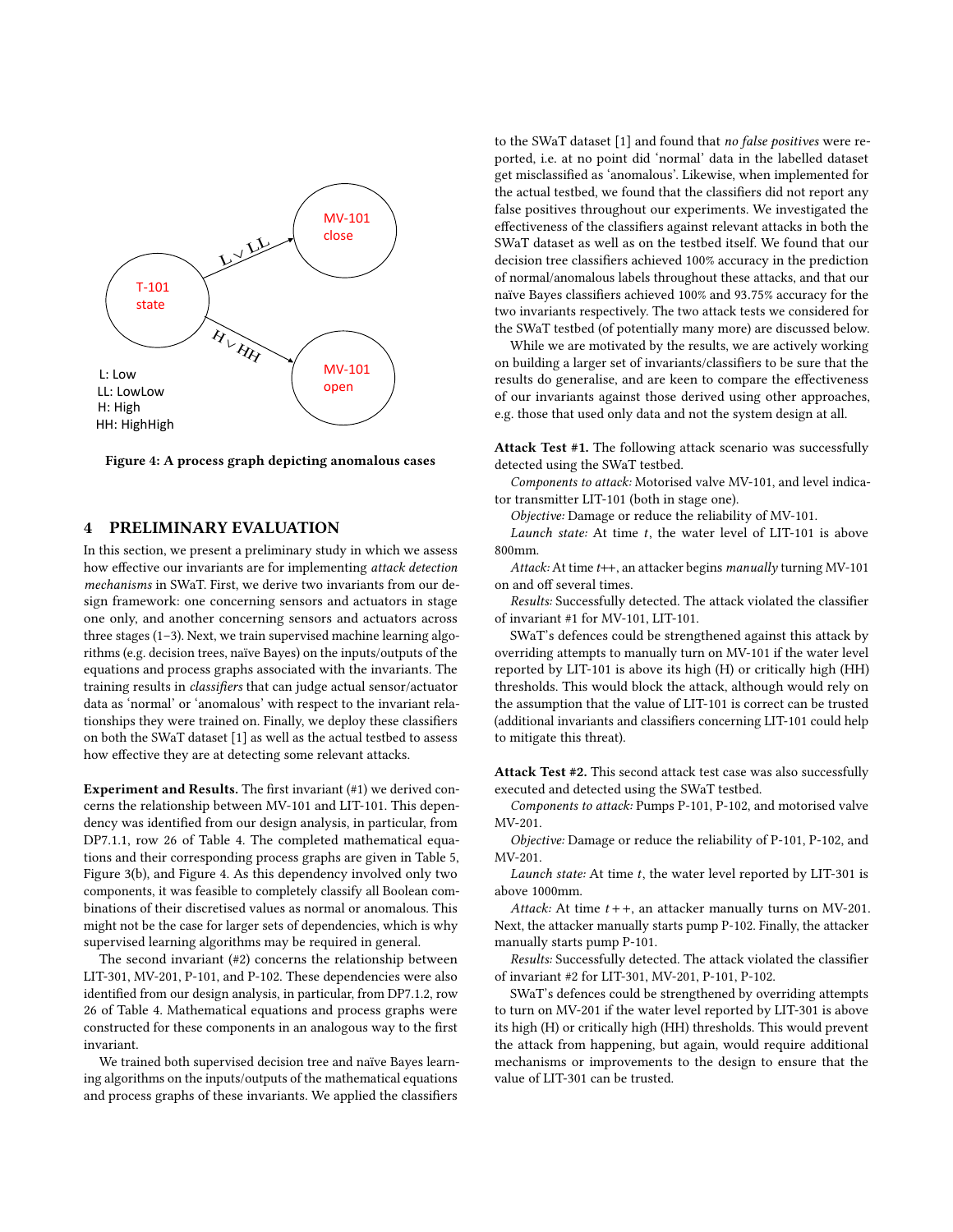# <span id="page-9-21"></span>5 CONCLUSION

In this position paper, we proposed a method for systematically deriving invariants from the functional requirements of a CPS, in order to: (1) integrate security concerns at the design stage; (2) ensure that invariants can be traced from requirements through to implemented defence mechanisms; (3) identify all invariants implicit in the design, not just those represented in datasets; and (4) potentially save costs by identifying weak points before the CPS is built. Inspired by the axiomatic design methodology for systems, our method iteratively analyses dependencies in a given CPS to construct equations and process graphs that represent invariant relations between sensor readings and actuator states. We demonstrated the potential use of this approach in a preliminary study on the SWaT water treatment testbed, implementing checkers for two invariants using decision trees, and finding that they detected relevant attacks without false positives.

Our method provides a step-by-step approach from requirements to the implementation of invariant checkers, and does not require any complex mathematical modelling or dataset-based training. This may help to ensure that detected attacks or system malfunctions can be explained, not just in terms of the equations or process graph that they violated, but also in terms of the functional requirements that they were derived from, providing systems engineers with a rich amount of context.

In ongoing work, we plan extend our preliminary study for SWaT by implementing more invariant-based checkers from our requirements analysis, and evaluating them against a wider array of attacks. We also plan to compare the effectiveness of our invariants against those derived by other approaches (both automated and manual ones) in order to better understand the added security benefits of analysing the CPS design directly. Finally, we plan to assess the generalisability of our approach by applying it to other industrial control systems (e.g. the WADI water distribution plant), and potentially to CPSs from other domains, such as building management or healthcare systems.

## ACKNOWLEDGMENTS

We are grateful to the anonymous referees of CPSS'20 for their helpful and encouraging comments. This research / project is supported by the National Research Foundation, Singapore, under its National Satellite of Excellence Programme "Design Science and Technology for Secure Critical Infrastructure" (Award Number: NSoE\_DeST-SCI2019-0004). Any opinions, findings and conclusions or recommendations expressed in this material are those of the author(s) and do not reflect the views of National Research Foundation, Singapore.

## REFERENCES

- <span id="page-9-22"></span>[1] 2020. iTrust Labs: Datasets. [https://itrust.sutd.edu.sg/itrust-labs\\_datasets/.](https://itrust.sutd.edu.sg/itrust-labs_datasets/) Accessed: July 2020.
- <span id="page-9-20"></span>[2] 2020. Secure Water Treatment (SWaT). [https://itrust.sutd.edu.sg/itrust-labs](https://itrust.sutd.edu.sg/itrust-labs-home/itrust-labs_swat/)[home/itrust-labs\\_swat/.](https://itrust.sutd.edu.sg/itrust-labs-home/itrust-labs_swat/) Accessed: July 2020.
- <span id="page-9-0"></span>[3] Sridhar Adepu, Ferdinand Brasser, Luis Garcia, Michael Rodler, Lucas Davi, Ahmad-Reza Sadeghi, and Saman A. Zonouz. 2020. Control Behavior Integrity for Distributed Cyber-Physical Systems. In Proc. ACM/IEEE International Conference on Cyber-Physical Systems (ICCPS 2020). IEEE, 30–40.
- <span id="page-9-16"></span>[4] Sridhar Adepu and Aditya Mathur. 2016. Distributed Detection of Single-Stage Multipoint Cyber Attacks in a Water Treatment Plant. In Proc. ACM Asia Conference on Computer and Communications Security (AsiaCCS 2016). ACM, 449–460.
- [5] Sridhar Adepu and Aditya Mathur. 2016. Using Process Invariants to Detect Cyber Attacks on a Water Treatment System. In Proc. International Conference on ICT Systems Security and Privacy Protection (SEC 2016) (IFIP AICT), Vol. 471. Springer, 91–104.
- <span id="page-9-17"></span>[6] Sridhar Adepu and Aditya Mathur. 2018. Distributed Attack Detection in a Water Treatment Plant: Method and Case Study. IEEE Transactions on Dependable and Secure Computing (2018).
- <span id="page-9-1"></span>[7] Ekta Aggarwal, Mehdi Karimibiuki, Karthik Pattabiraman, and André Ivanov. 2018. CORGIDS: A Correlation-based Generic Intrusion Detection System. In Proc. Workshop on Cyber-Physical Systems Security and PrivaCy (CPS-SPC 2018). ACM, 24–35.
- <span id="page-9-7"></span>[8] Chuadhry Mujeeb Ahmed, Martín Ochoa, Jianying Zhou, Aditya P. Mathur, Rizwan Qadeer, Carlos Murguia, and Justin Ruths. 2018. NoisePrint: Attack Detection Using Sensor and Process Noise Fingerprint in Cyber Physical Systems. In Proc. Asia Conference on Computer and Communications Security (AsiaCCS 2018). ACM, 483–497.
- <span id="page-9-8"></span>[9] Chuadhry Mujeeb Ahmed, Jianying Zhou, and Aditya P. Mathur. 2018. Noise Matters: Using Sensor and Process Noise Fingerprint to Detect Stealthy Cyber Attacks and Authenticate sensors in CPS. In Proc. Annual Computer Security Applications Conference (ACSAC 2018). ACM, 566–581.
- <span id="page-9-2"></span>[10] Wissam Aoudi, Mikel Iturbe, and Magnus Almgren. 2018. Truth Will Out: Departure-Based Process-Level Detection of Stealthy Attacks on Control Systems. In Proc. ACM SIGSAC Conference on Computer and Communications Security (CCS 2018). ACM, 817–831.
- <span id="page-9-24"></span>[11] J. Adrian Bondy and Uppaluri S. R. Murty. 2008. Graph Theory. Springer.
- <span id="page-9-18"></span>[12] Alvaro A. Cárdenas, Saurabh Amin, Zong-Syun Lin, Yu-Lun Huang, Chi-Yen Huang, and Shankar Sastry. 2011. Attacks against process control systems: risk assessment, detection, and response. In Proc. ACM Asia Conference on Computer and Communications Security (AsiaCCS 2011). ACM, 355–366.
- <span id="page-9-3"></span>[13] Mayra Alexandra Macas Carrasco and Chunming Wu. 2019. An Unsupervised Framework for Anomaly Detection in a Water Treatment System. In Proc. IEEE International Conference On Machine Learning And Applications (ICMLA 2019). IEEE, 1298–1305.
- <span id="page-9-13"></span>[14] Yuqi Chen, Christopher M. Poskitt, and Jun Sun. 2016. Towards Learning and Verifying Invariants of Cyber-Physical Systems by Code Mutation. In Proc. International Symposium on Formal Methods (FM 2016) (LNCS), Vol. 9995. Springer, 155–163.
- <span id="page-9-14"></span>[15] Yuqi Chen, Christopher M. Poskitt, and Jun Sun. 2018. Learning from Mutants: Using Code Mutation to Learn and Monitor Invariants of a Cyber-Physical System. In Proc. IEEE Symposium on Security and Privacy (S&P 2018). IEEE Computer Society, 648–660.
- <span id="page-9-10"></span>[16] Yuqi Chen, Christopher M. Poskitt, Jun Sun, Sridhar Adepu, and Fan Zhang. 2019. Learning-Guided Network Fuzzing for Testing Cyber-Physical System Defences. In Proc. IEEE/ACM International Conference on Automated Software Engineering (ASE 2019). IEEE Computer Society, 962–973.
- <span id="page-9-11"></span>[17] Yuqi Chen, Bohan Xuan, Christopher M. Poskitt, Jun Sun, and Fan Zhang. 2020. Active Fuzzing for Testing and Securing Cyber-Physical Systems. In Proc. ACM SIGSOFT International Symposium on Software Testing and Analysis (ISSTA 2020). ACM.
- <span id="page-9-4"></span>[18] Long Cheng, Ke Tian, and Danfeng (Daphne) Yao. 2017. Orpheus: Enforcing Cyber-Physical Execution Semantics to Defend Against Data-Oriented Attacks. In Proc. Annual Computer Security Applications Conference (ACSAC 2017). ACM, 315–326.
- <span id="page-9-19"></span>[19] Hongjun Choi, Wen-Chuan Lee, Yousra Aafer, Fan Fei, Zhan Tu, Xiangyu Zhang, Dongyan Xu, and Xinyan Xinyan. 2018. Detecting Attacks Against Robotic Vehicles: A Control Invariant Approach. In Proc. ACM SIGSAC Conference on Computer and Communications Security (CCS 2018). ACM, 801–816.
- <span id="page-9-5"></span>[20] Tanmoy Kanti Das, Sridhar Adepu, and Jianying Zhou. 2020. Anomaly detection in Industrial Control Systems using Logical Analysis of Data. Computers & Security 96 (2020).
- <span id="page-9-15"></span>[21] Cheng Feng, Venkata Reddy Palleti, Aditya Mathur, and Deeph Chana. 2019. A Systematic Framework to Generate Invariants for Anomaly Detection in Industrial Control Systems. In Proc. Annual Network and Distributed System Security Symposium (NDSS 2019). The Internet Society.
- <span id="page-9-9"></span>[22] David Formby, Preethi Srinivasan, Andrew M. Leonard, Jonathan D. Rogers, and Raheem A. Beyah. 2016. Who's in Control of Your Control System? Device Fingerprinting for Cyber-Physical Systems. In Proc. Annual Network and Distributed System Security Symposium (NDSS 2016). The Internet Society.
- <span id="page-9-12"></span>[23] Jairo Giraldo, David I. Urbina, Alvaro Cardenas, Junia Valente, Mustafa Amir Faisal, Justin Ruths, Nils Ole Tippenhauer, Henrik Sandberg, and Richard Candell. 2018. A Survey of Physics-Based Attack Detection in Cyber-Physical Systems. Comput. Surveys 51, 4 (2018), 76:1–76:36.
- <span id="page-9-23"></span>[24] Jonathan Goh, Sridhar Adepu, Khurum Nazir Junejo, and Aditya Mathur. 2016. A Dataset to Support Research in the Design of Secure Water Treatment Systems. In Proc. International Conference on Critical Information Infrastructures Security (CRITIS 2016).
- <span id="page-9-6"></span>[25] Jonathan Goh, Sridhar Adepu, Marcus Tan, and Zi Shan Lee. 2017. Anomaly detection in cyber physical systems using recurrent neural networks. In Proc.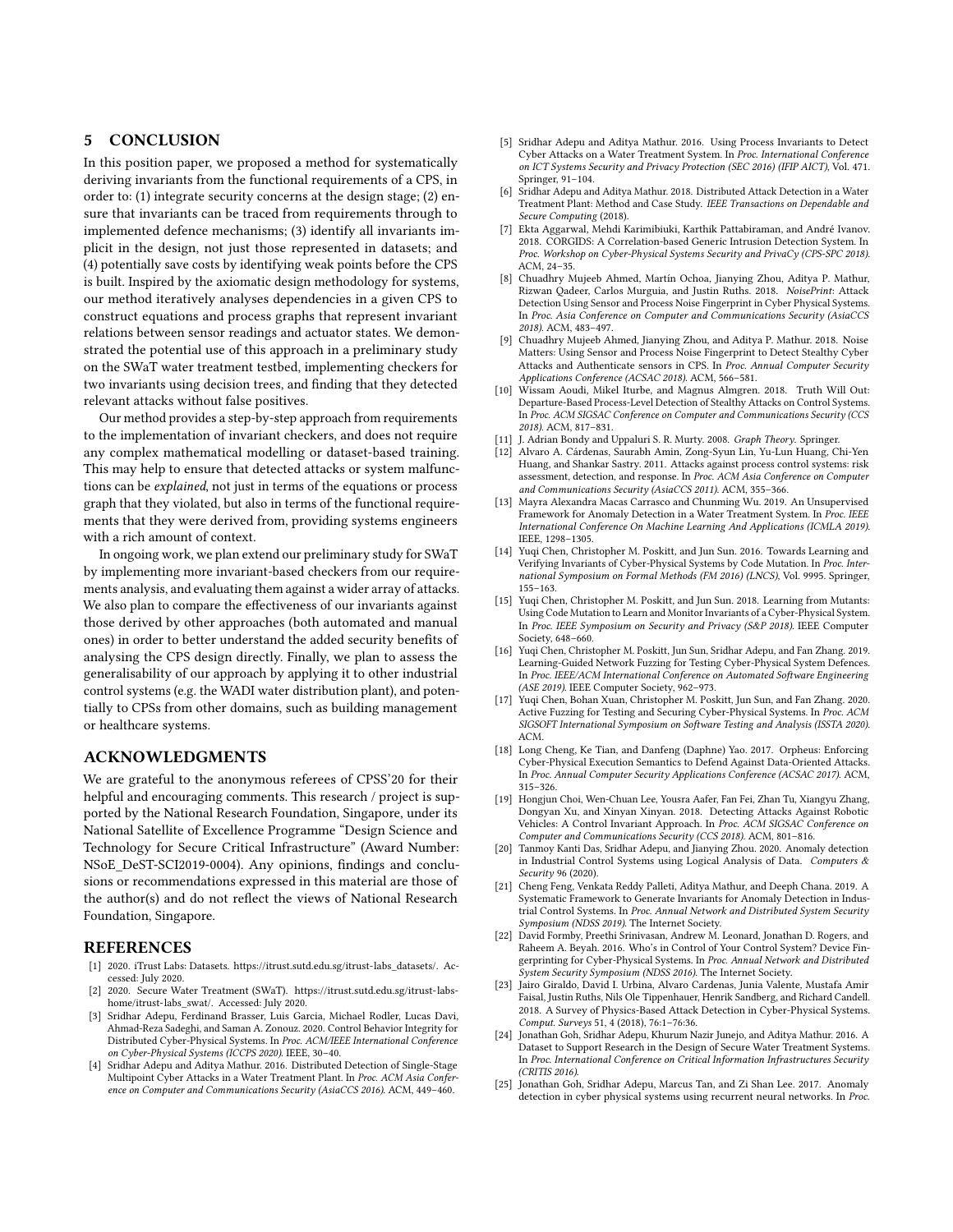International Symposium on High Assurance Systems Engineering (HASE 2017). IEEE, 140–145.

- <span id="page-10-12"></span>[26] Qinchen Gu, David Formby, Shouling Ji, Hasan Cam, and Raheem A. Beyah. 2018. Fingerprinting for Cyber-Physical System Security: Device Physics Matters Too. IEEE Security & Privacy 16, 5 (2018), 49–59.
- <span id="page-10-24"></span>[27] Nouredine Hadjsaid, Carolina Tranchita, Benoît Rozel, Maria Viziteu, and Raphael Caire. 2009. Modeling cyber and physical interdependencies - Application in ICT and power grids. In Proc. IEEE/PES Power Systems Conference and Exposition (PSCE 2009). IEEE.
- <span id="page-10-3"></span>[28] Yoshiyuki Harada, Yoriyuki Yamagata, Osamu Mizuno, and Eun-Hye Choi. 2017. Log-Based Anomaly Detection of CPS Using a Statistical Method. In Proc. International Workshop on Empirical Software Engineering in Practice (IWESEP 2017). IEEE, 1–6.
- <span id="page-10-0"></span>[29] Amin Hassanzadeh, Amin Rasekh, Stefano Galelli, Mohsen Aghashahi, Riccardo Taormina, Avi Ostfeld, and M. Katherine Banks. 2019. A Review of Cybersecurity Incidents in the Water Sector. Journal of Environmental Engineering (09 2019).
- <span id="page-10-4"></span>[30] Zecheng He, Aswin Raghavan, Guangyuan Hu, Sek M. Chai, and Ruby B. Lee. 2019. Power-Grid Controller Anomaly Detection with Enhanced Temporal Deep Learning. In Proc. IEEE International Conference On Trust, Security And Privacy In Computing And Communications (TrustCom 2019). IEEE, 160–167.
- <span id="page-10-1"></span>[31] ICS-CERT Alert. 2016. Cyber-Attack Against Ukrainian Critical Infrastructure. [https://ics-cert.us-cert.gov/alerts/IR-ALERT-H-16-056-01.](https://ics-cert.us-cert.gov/alerts/IR-ALERT-H-16-056-01) document number: IR-ALERT-H-16-056-01.
- <span id="page-10-5"></span>[32] Jun Inoue, Yoriyuki Yamagata, Yuqi Chen, Christopher M. Poskitt, and Jun Sun. 2017. Anomaly Detection for a Water Treatment System Using Unsupervised Machine Learning. In Proc. IEEE International Conference on Data Mining Workshops (ICDMW 2017): Data Mining for Cyberphysical and Industrial Systems (DMCIS 2017). IEEE, 1058–1065.
- <span id="page-10-21"></span>[33] Hadi Kandjani, Madjid Tavana, Peter Bernus, Lian Wen, and Amir Mohtarami. 2015. Using extended Axiomatic Design theory to reduce complexities in Global Software Development projects. Computers in Industry 67 (2015), 86–96.
- <span id="page-10-6"></span>[34] Jonguk Kim, Jeong-Han Yun, and Hyoung Chun Kim. 2019. Anomaly Detection for Industrial Control Systems Using Sequence-to-Sequence Neural Networks. In Proc. International Workshop on the Security of Industrial Control Systems and Cyber-Physical Systems (CyberICPS 2019) (LNCS), Vol. 11980. Springer, 3–18.
- <span id="page-10-13"></span>[35] Marcel Kneib and Christopher Huth. 2018. Scission: Signal Characteristic-Based Sender Identification and Intrusion Detection in Automotive Networks. In Proc. ACM SIGSAC Conference on Computer and Communications Security (CCS 2018). ACM, 787–800.
- <span id="page-10-7"></span>[36] Moshe Kravchik and Asaf Shabtai. 2018. Detecting Cyber Attacks in Industrial Control Systems Using Convolutional Neural Networks. In Proc. Workshop on Cyber-Physical Systems Security and PrivaCy (CPS-SPC 2018). ACM, 72–83.
- <span id="page-10-2"></span>[37] John Leyden. 2016. Water treatment plant hacked, chemical mix changed for tap supplies. The Register (2016). [https://www.theregister.com/2016/03/24/water\\_](https://www.theregister.com/2016/03/24/water_utility_hacked/)

[utility\\_hacked/](https://www.theregister.com/2016/03/24/water_utility_hacked/) Accessed: July 2020.

- <span id="page-10-8"></span>[38] Qin Lin, Sridhar Adepu, Sicco Verwer, and Aditya Mathur. 2018. TABOR: A Graphical Model-based Approach for Anomaly Detection in Industrial Control Systems. In Proc. Asia Conference on Computer and Communications Security (AsiaCCS 2018). ACM, 525–536.
- <span id="page-10-23"></span>[39] Xiaoxue Liu, Jiexin Zhang, and Peidong Zhu. 2017. Modeling cyber-physical attacks based on probabilistic colored Petri nets and mixed-strategy game theory. International Journal of Critical Infrastructure Protection 16 (2017), 13–25.
- <span id="page-10-17"></span>[40] Aditya P. Mathur and Nils Ole Tippenhauer. 2016. SWaT: a water treatment testbed for research and training on ICS security. In Proc. International Workshop on Cyber-physical Systems for Smart Water Networks (CySWater@CPSWeek 2016). IEEE Computer Society, 31–36.
- <span id="page-10-19"></span>[41] Dominik T. Matt. 2012. Application of Axiomatic Design principles to control complexity dynamics in a mixed-model assembly system: a case analysis. International Journal of Production Research 50, Article 7 (2012), 12 pages.
- <span id="page-10-22"></span>[42] Hassan A. Mohsen and Ethem Cekecek. 2000. Thoughts on the use of axiomatic designs within the product development process. In Proc. International Conference on Axiomatic Design (ICAD 2000).
- <span id="page-10-9"></span>[43] Vedanth Narayanan and Rakesh B. Bobba. 2018. Learning Based Anomaly Detection for Industrial Arm Applications. In Proc. Workshop on Cyber-Physical Systems Security and PrivaCy (CPS-SPC 2018). ACM, 13–23.
- <span id="page-10-18"></span>Venkata Reddy Palleti, Jude Victor Joseph, and Arlindo Silva. 2018. A contribution of axiomatic design principles to the analysis and impact of attacks on critical infrastructures. International Journal of Critical Infrastructure Protection 23 (2018), 21–32.
- <span id="page-10-10"></span>[45] Fabio Pasqualetti, Florian Dorfler, and Francesco Bullo. 2011. Cyber-physical attacks in power networks: Models, fundamental limitations and monitor design. In Proc. IEEE Conference on Decision and Control and European Control Conference (CDC-ECC 2011). IEEE, 2195–2201.
- <span id="page-10-11"></span>[46] Peter Schneider and Konstantin Böttinger. 2018. High-Performance Unsupervised Anomaly Detection for Cyber-Physical System Networks. In Proc. Workshop on Cyber-Physical Systems Security and PrivaCy (CPS-SPC 2018). ACM, 1–12.
- <span id="page-10-16"></span>[47] Nam Pyo Suh. 2001. Axiomatic Design: Advances and Applications. Oxford University Press.
- <span id="page-10-15"></span>[48] Herman Wijaya, Maurício Aniche, and Aditya Mathur. 2020. Domain-Based Fuzzing for Supervised Learning of Anomaly Detection in Cyber-Physical Systems. In Proc. International Workshop on Engineering and Cybersecurity of Critical Systems (EnCyCriS 2020). ACM.
- <span id="page-10-14"></span>[49] Kai Yang, Qiang Li, Xiaodong Lin, Xin Chen, and Limin Sun. 2020. iFinger: Intrusion Detection in Industrial Control Systems via Register-Based Fingerprinting. IEEE Journal of Selected Areas in Communications 38, 5 (2020), 955–967.
- <span id="page-10-20"></span>[50] Xiaowei Zhu, S. Jack Hu, Yoram Koren, and Samuel P. Marin. 2008. Modeling of manufacturing complexity in mixed-model assembly lines. Journal of Manufacturing Science and Engineering 130, Article 5 (2008), 10 pages.